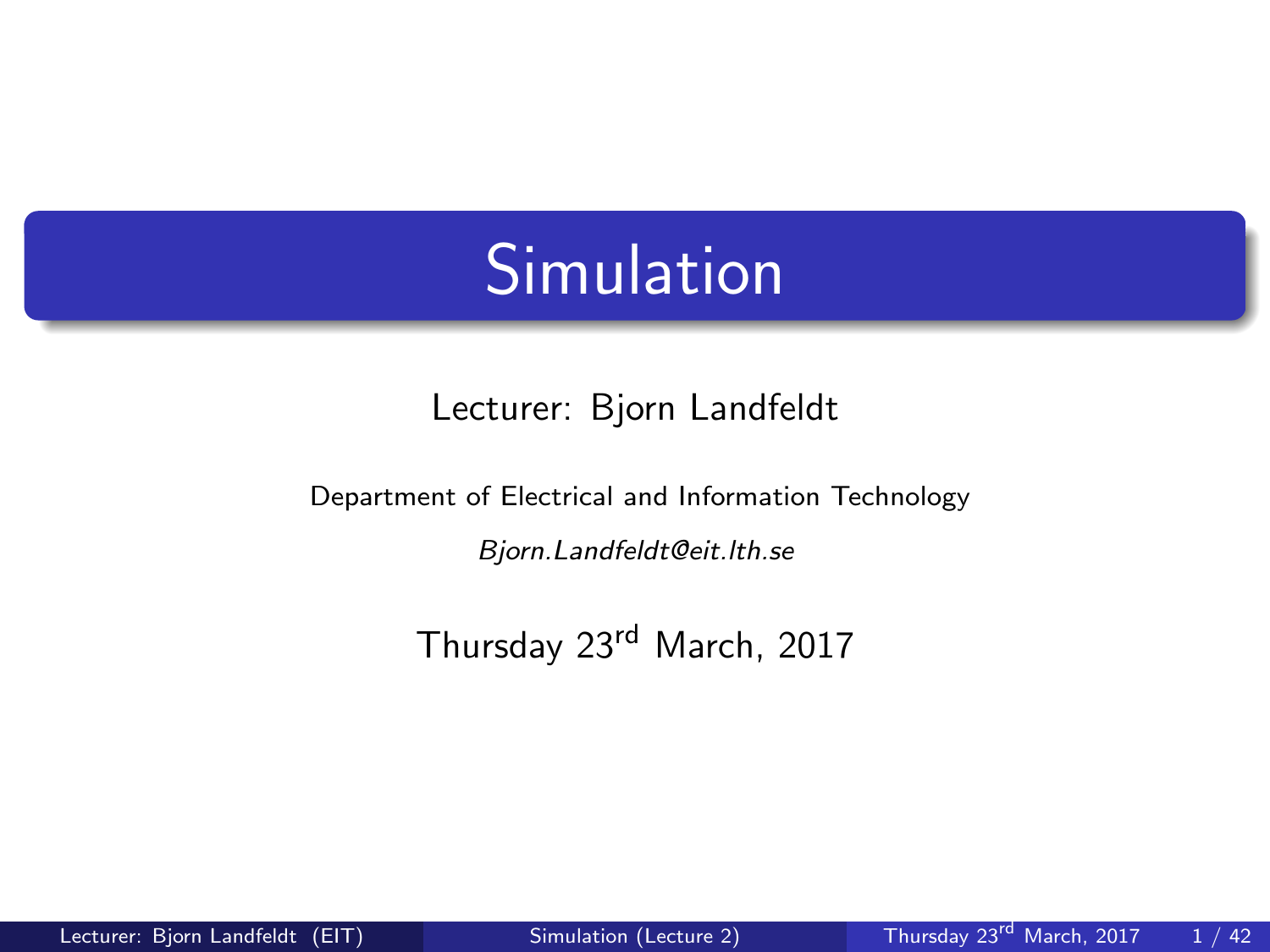Simulation is experiments with a model of a system

- Event-scheduling method
- Process-interaction method
- Other methods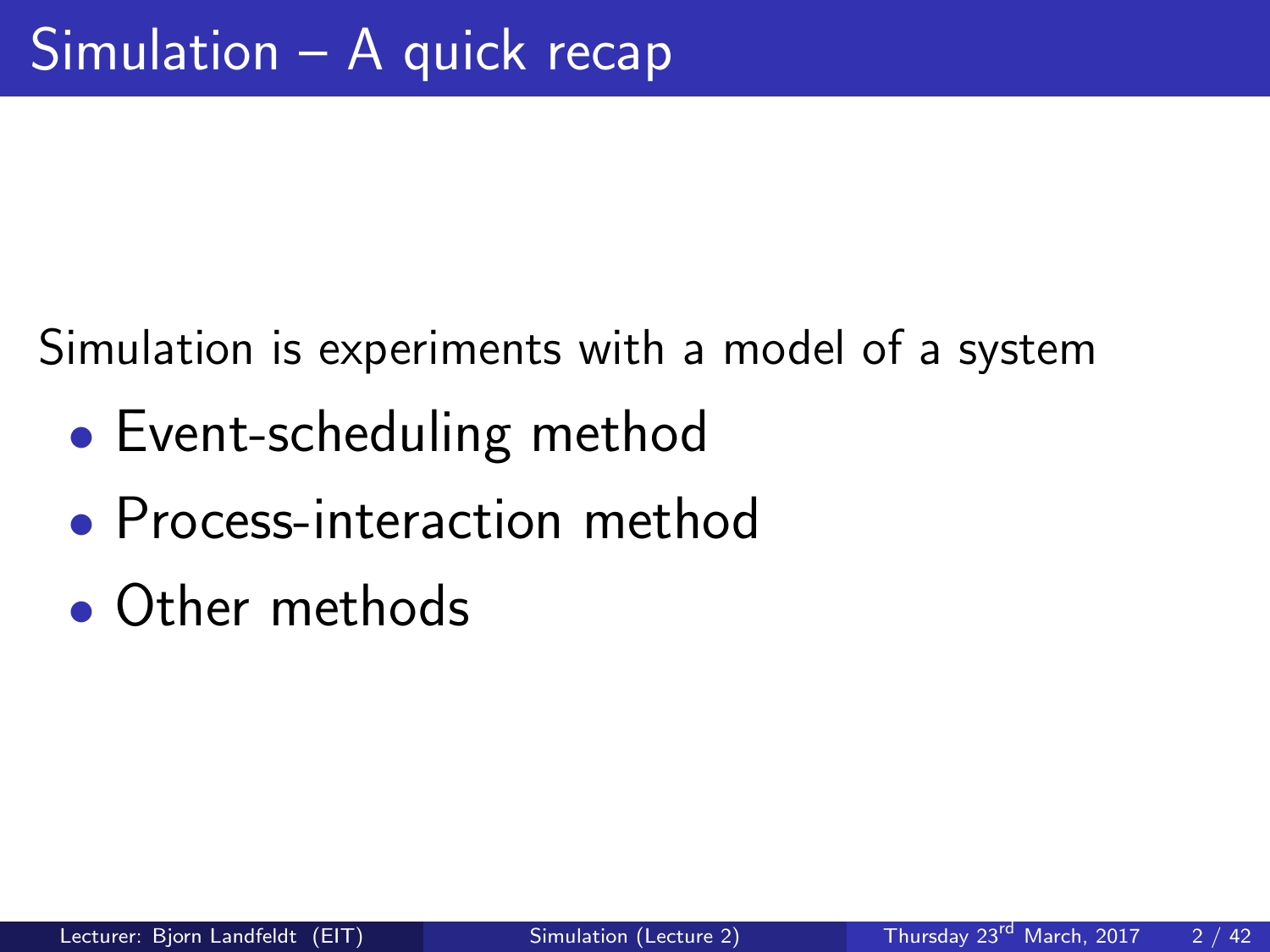What is needed:

- A state description
- Events
- Rules telling what will happen when an event occurs
- Parameters (statistical data etc.)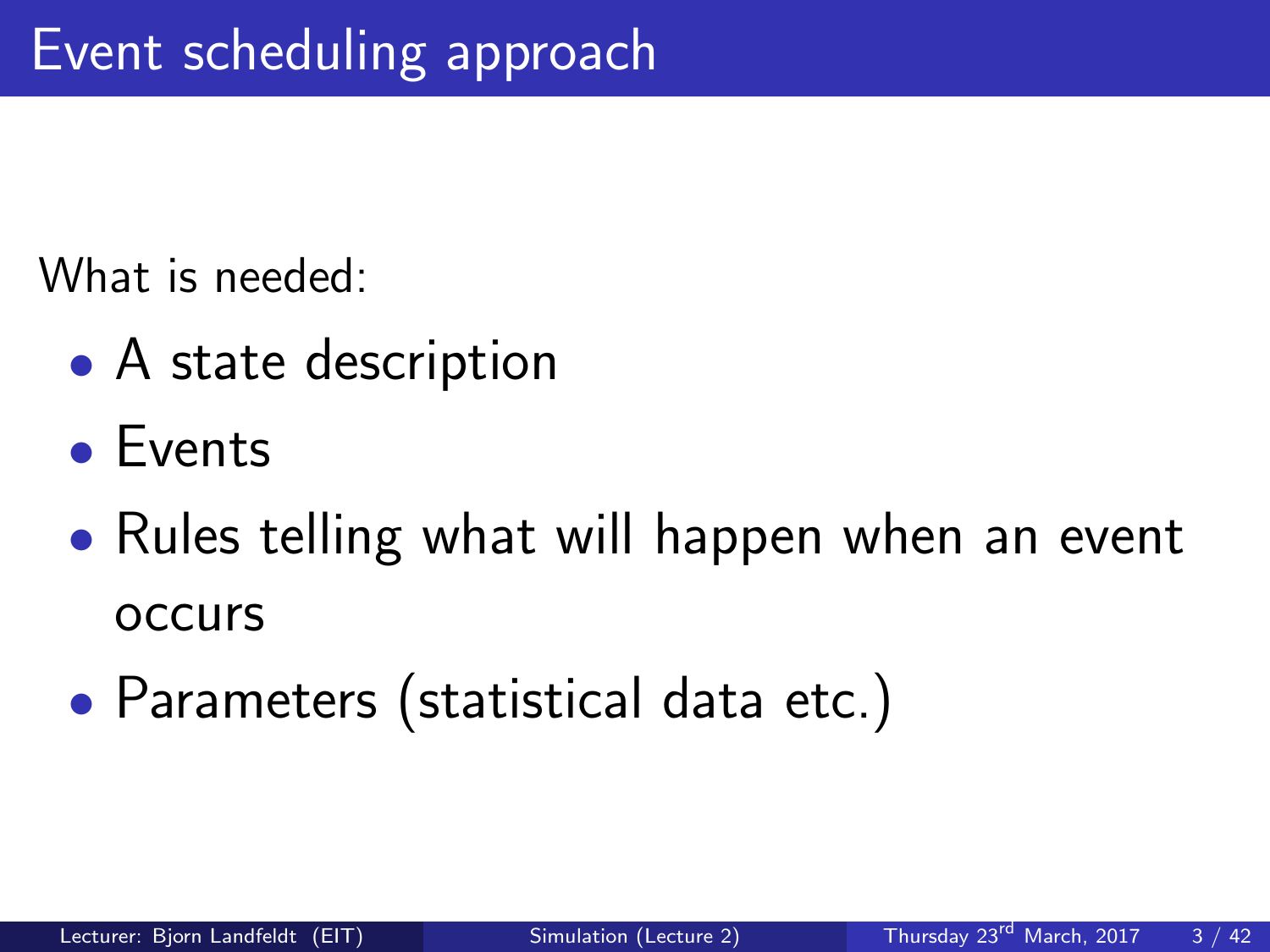

### Assume the following

- Time between arrivals is exponentially distributed with mean 0.1
- Service time in queue 1 is a constant  $0.1$
- Service time in queue 2 is exp. with mean 4
- Capacity of queue 1 is 4 customers
- Capacity of queue 2 is 2 customers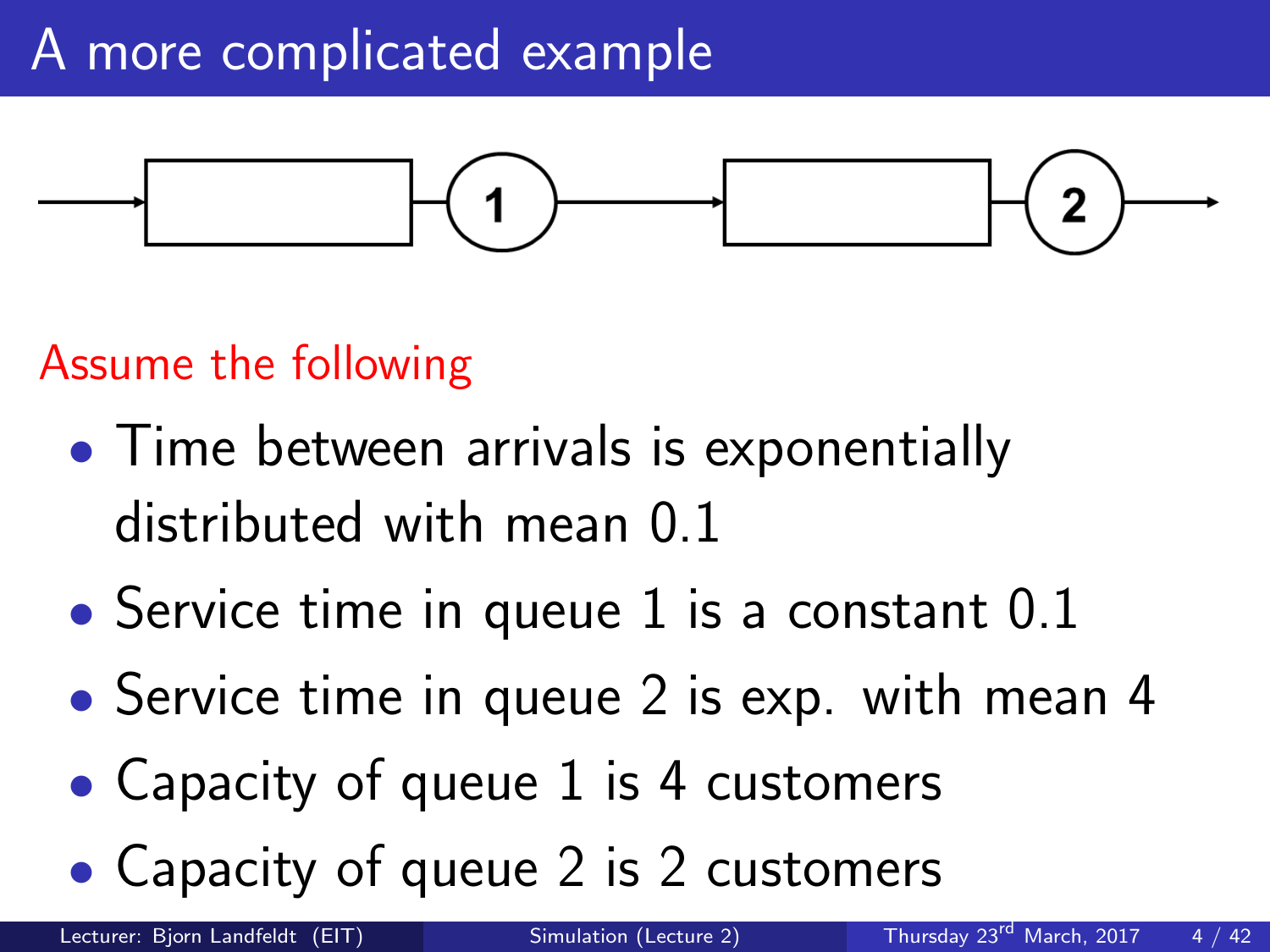### We want to find

- The mean number of customers in queuing system 1 and 2
- The probability that a customer is rejected when it arrives to queuing system 1

Observe that no analytical solution to this problem exists!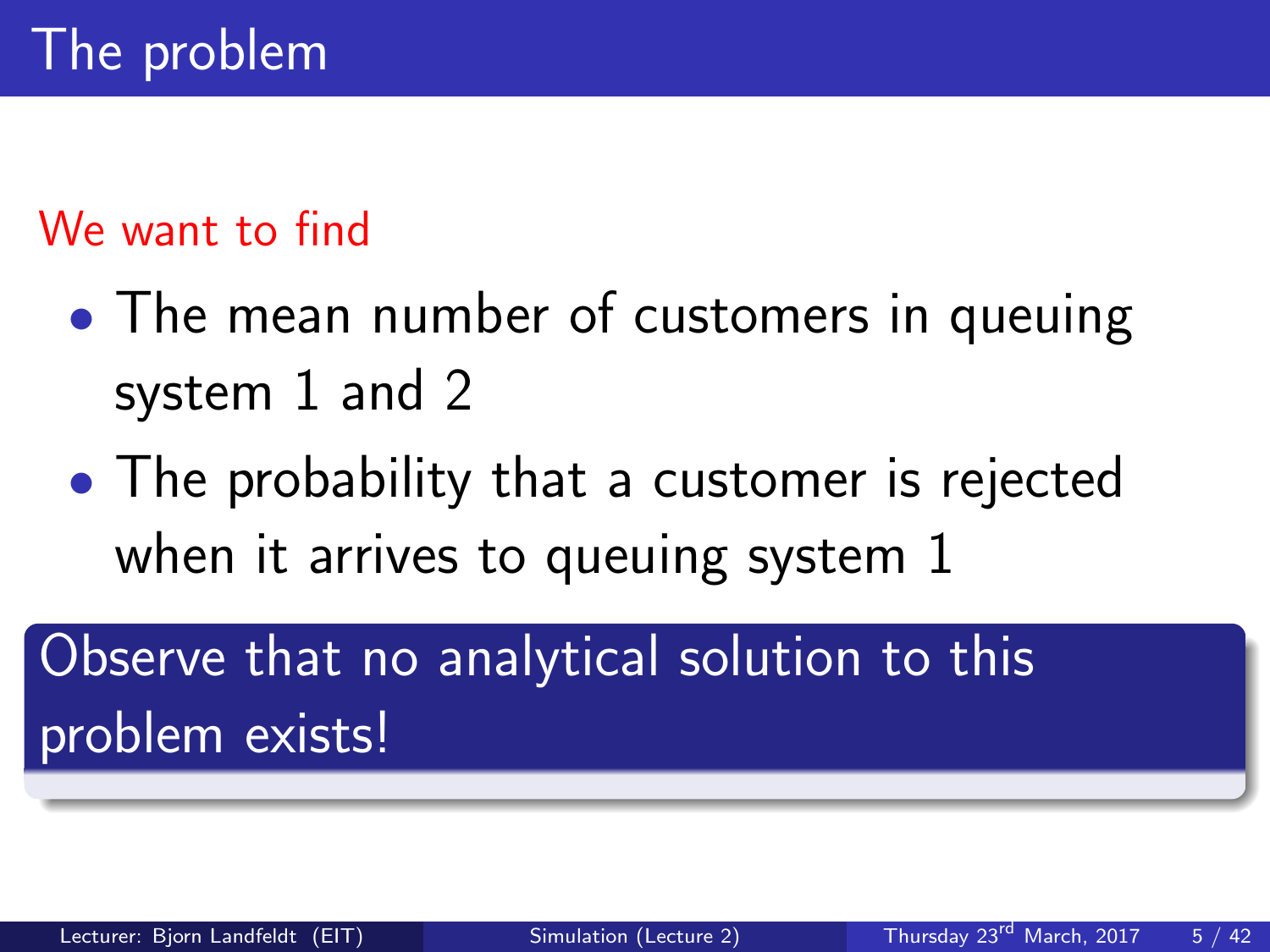$N1 =$  number of customers in queuing system 1  $N2$  = number of customers in queuing system 2

Measuring variables:

- NoOfArrivals (is just what you think!)
- NoRejected (is just what you think!)

This is not state variables in a strict sense but they also have to be updated at certain events!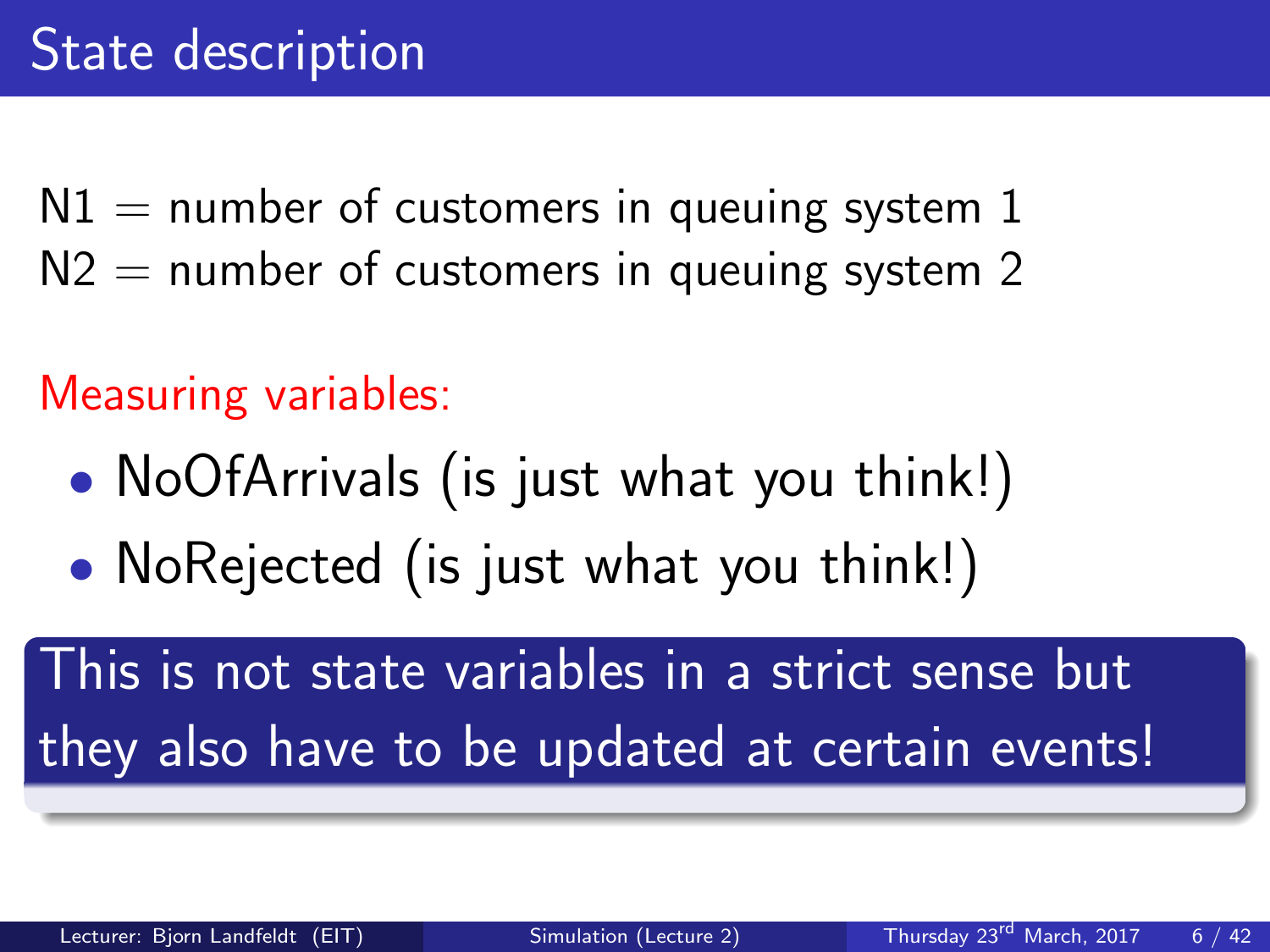## <sup>1</sup> ArrivalTo1

- 2 DepartureFrom1
- <sup>3</sup> DepartureFrom2
- <sup>4</sup> Measurement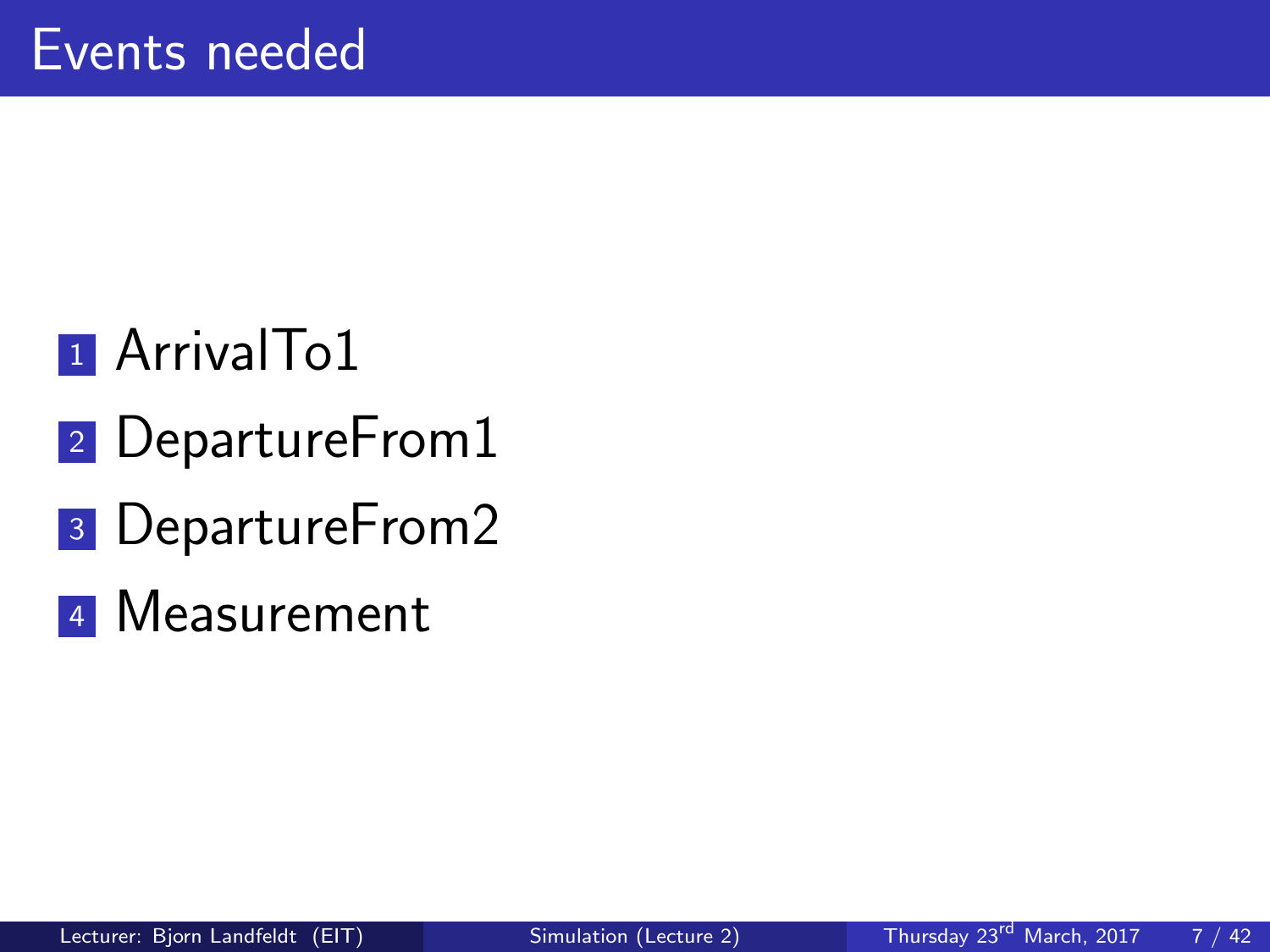#### Procedure 1 RuleArrivalTo1

- 1: NoOfArrivals  $\leftarrow$  NoOfArrivals + 1
- 2: if  $N1 < 4$  then
- 3:  $N1 \leftarrow N1 + 1$
- 4: else
- 5: NoRejected  $\leftarrow$  NoRejected + 1
- 6: end if
- 7: if  $N1 == 1$  then
- 8: InsertEvent(DepartureFrom1, 0.1)
- 9: end if
- 10: InsertEvent(ArrivalTo1,  $Exp(0.1)$ )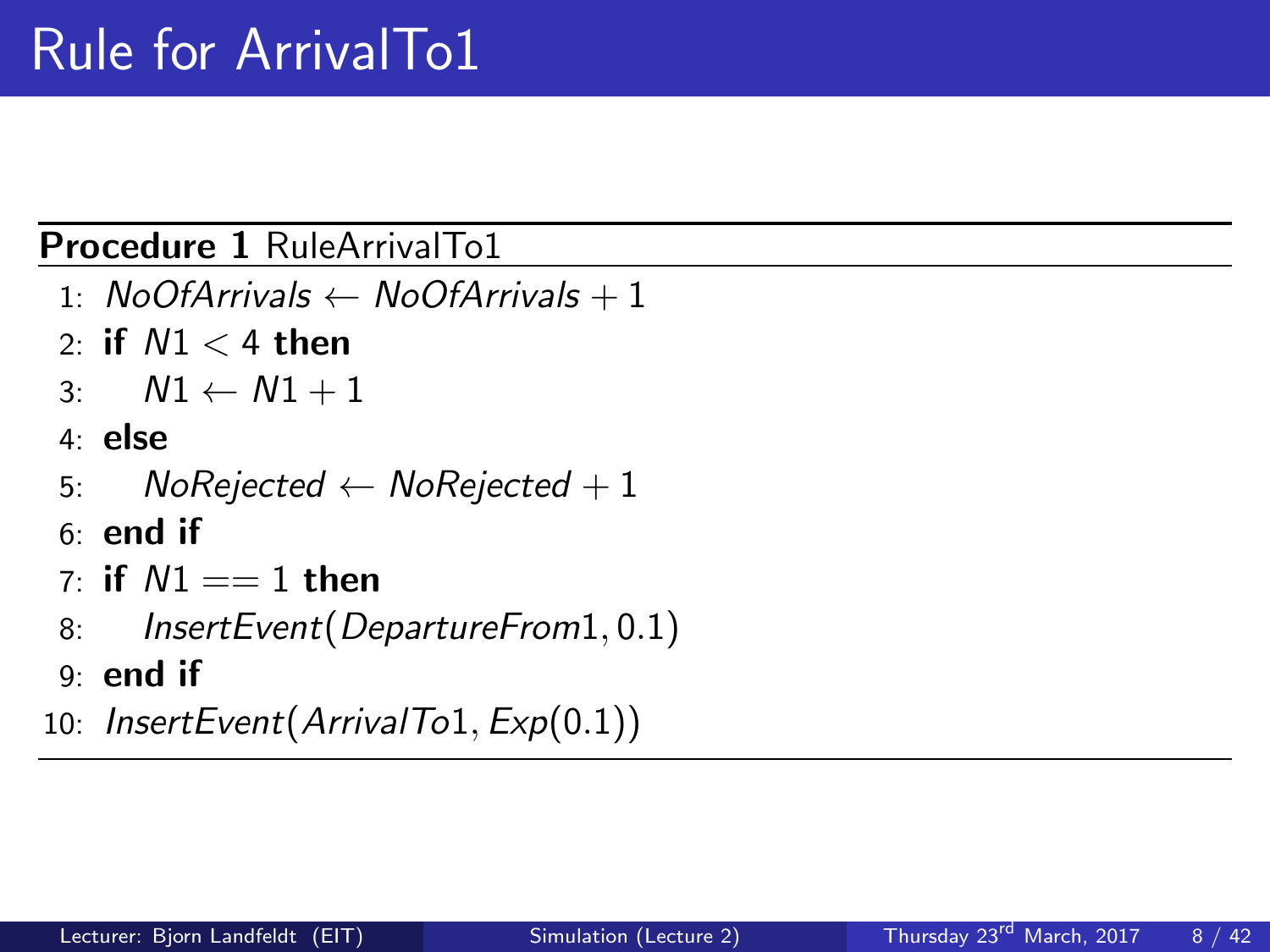Procedure 2 DepartureFrom1

- 1:  $N1$  ←  $N1 1$
- 2: if  $N2 < 2$  then
- 3:  $N2 \leftarrow N2 + 1$
- 4: end if
- 5: if  $N2 == 1$  then
- 6: InsertEvent(DepartureFrom2, Exp(4))
- $7:$  end if
- 8: if  $N1 > 0$  then
- 9: InsertEvent(DepartureFrom1, 0.1)

 $10:$  end if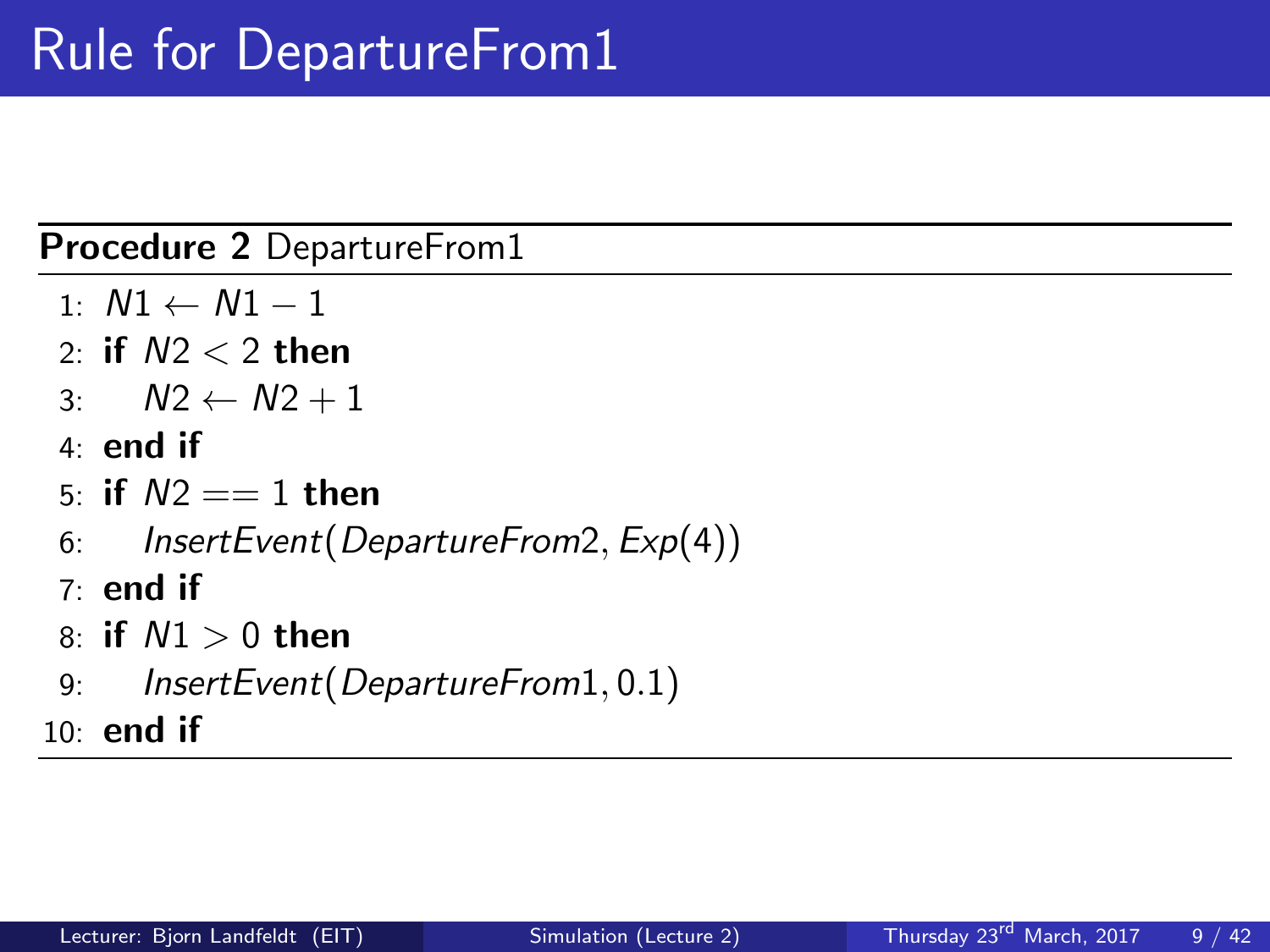### Rules for DepartureFrom2 and Measurement

Procedure 3 DepartureFrom2

- $1: N2 := N2 1$
- 2: if  $N2 > 0$  then
- 3: InsertEvent(DepartureFrom2, Exp(4))
- 4: end if

#### Procedure 4 RuleMeasurement

- 1: write( $file1, N1)$
- 2: write( $file2, N2$ )
- 3: InsertEvent(Measurement, Exp(10))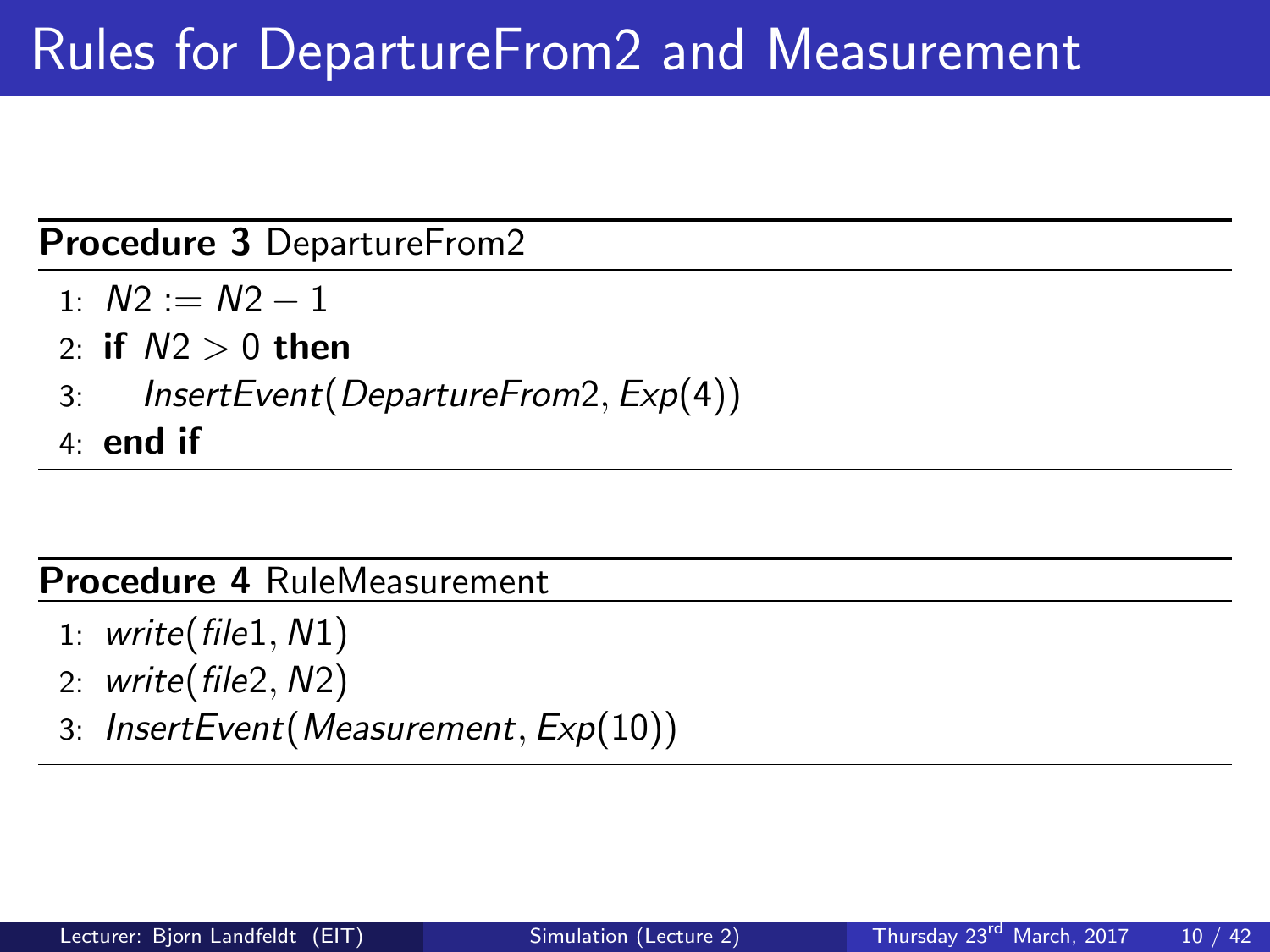## The main program

#### Procedure 5 Main

Input: parameters: mean arrivals (a), service times (s1, s2), meaurement time (m), etc)

- 1: time  $\leftarrow$  0,  $N1 \leftarrow$  0,  $N2 \leftarrow$  0
- 2:  $NoOfArrivals \leftarrow 0$ ,  $NoRejected \leftarrow 0$ <br>3: insertEvent(Measurement, Exp(10))
- $insertEvent(Measurement, Exp(10))$
- 4: InsertEvent(ArrivalTo1, Exp(0.1))
- 5: while time  $\lt$  simulation Length do<br>6: event  $\lt$  First In Queue (event list
- 6: event ← FirstInQueue(eventlist)<br>7: time ← eventTime(event)
- 7:  $time \leftarrow eventTime(event)$ <br>8: **switch** (eventType(event))
- 8: **switch** (eventType(event))<br>9: **case** ArrivalTo1:
- 9: **case** ArrivalTo1:<br>10: RuleArrivalTo
- 10: RuleArrivalTo1<br>11: case DepartureFro
- 11: **case** DepartureFrom1:<br>12: RuleDepartureFrom
- 12: RuleDepartureFrom1<br>13: case DepartureFrom2:
- 13: **case** DepartureFrom2:<br>14: RuleDepartureFrom
- 14: RuleDepartureFrom2<br>15: case Measurement:
- case Measurement:
- 16: RuleMeasure
- 17: end switch
- 18: end while

Output: NoOfArrivals/NoRejected, mean(file1), mean(file2)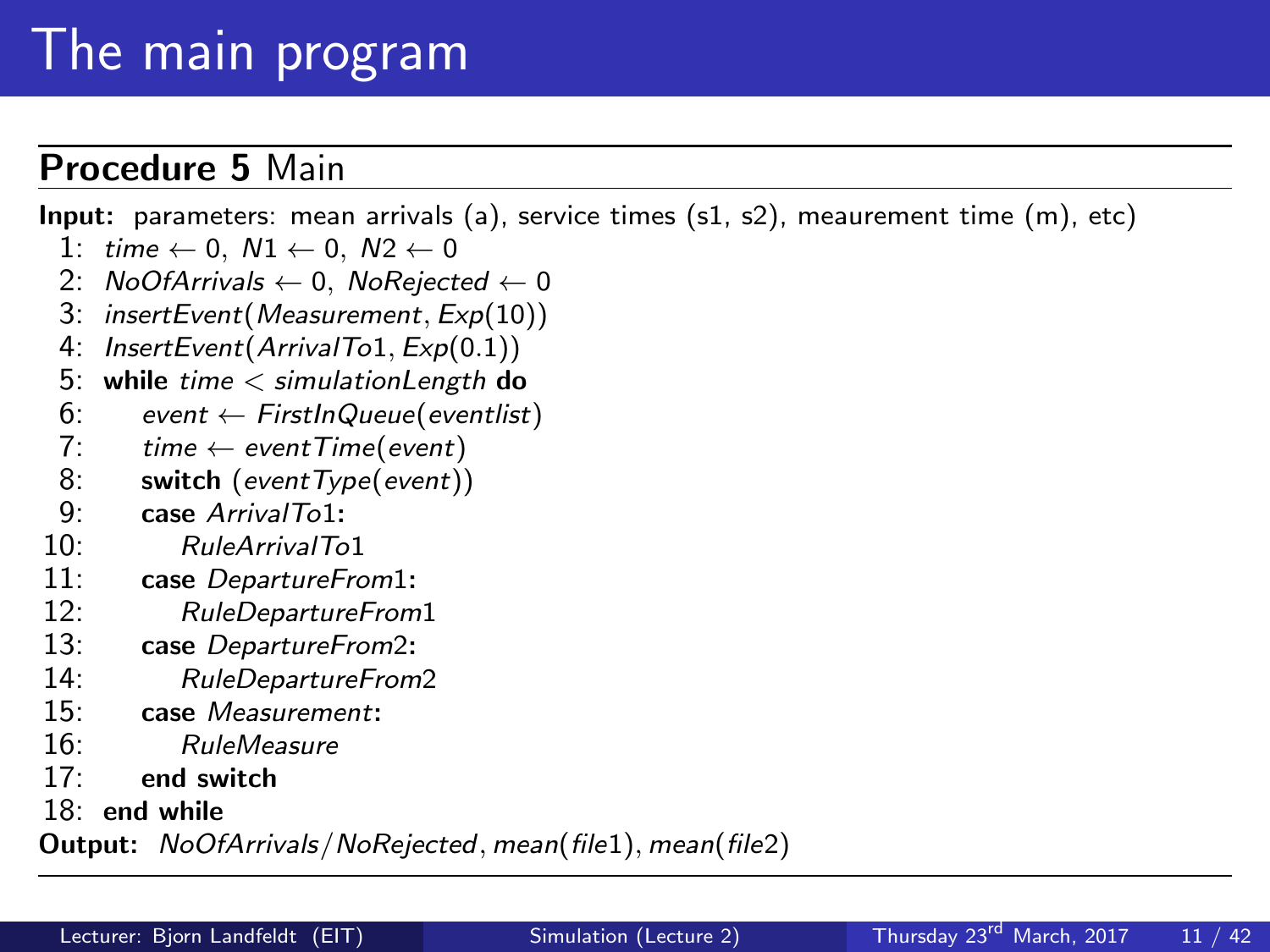

Assume that we want to measure the variance of time spent in the queuing system by customers.

Then it is not enough to keep track of the number of customers in the queuing system!

Events here are Arrival and Departure.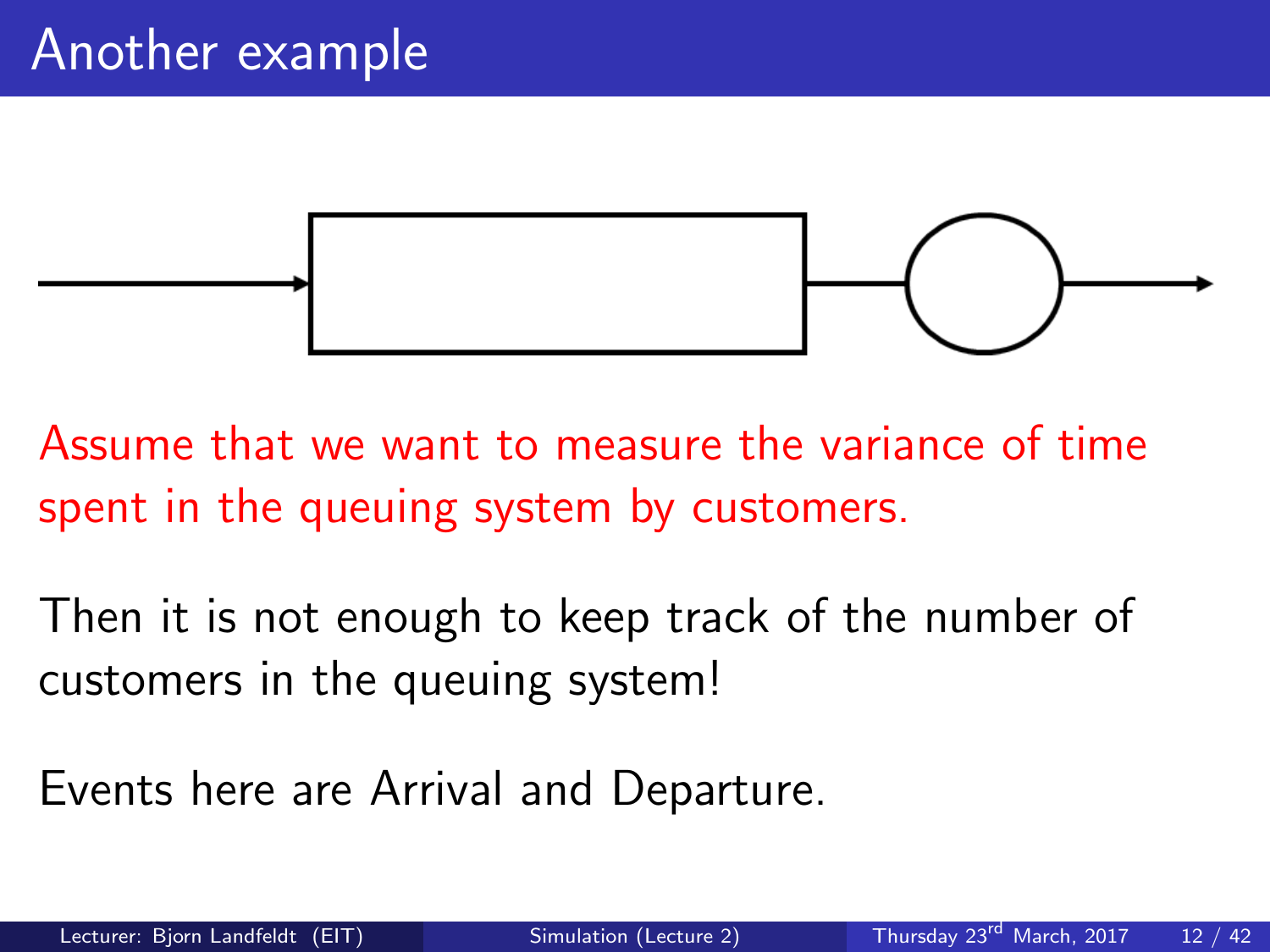In this case the state can be a list where we can store customers and mark them with their arrival time:

$$
\longrightarrow 8.3 \qquad 6.2 \qquad 5.3 \qquad 4.4 \qquad 2.4 \longrightarrow
$$

### Can be implemented by a double linked list or Vector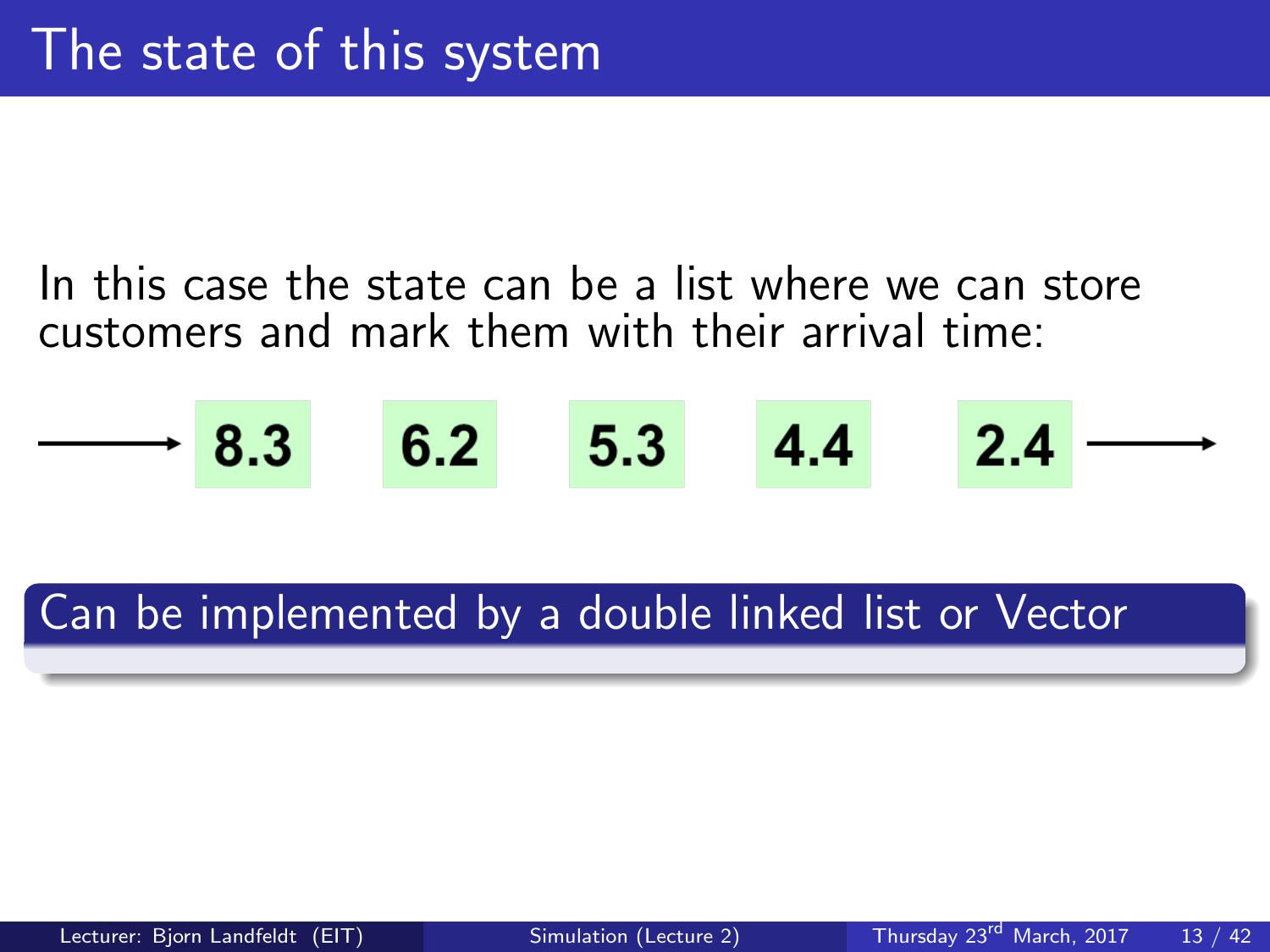#### Procedure 6 RuleArrival

- 1:  $N \leftarrow N + 1$
- 2: InsertAsLast(Queue, time)
- 3: if  $N \equiv 1$  then
- 4: InsertEvent(Departure, Exp(M1))
- 5: end if
- 6: InsertEvent(Arrival, Exp(M2))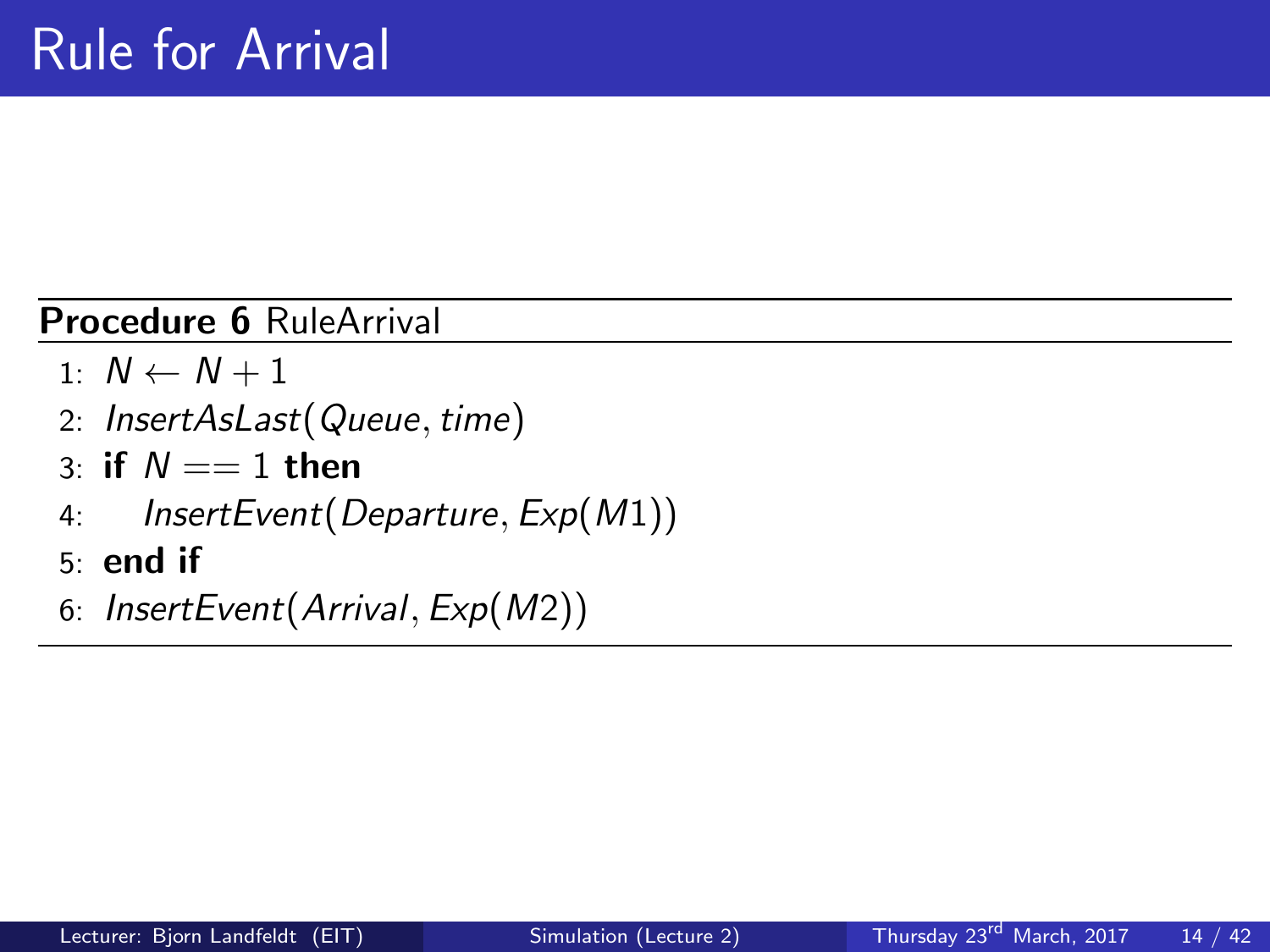Procedure 7 RuleDepart

- 1:  $N \leftarrow N 1$
- 2: if  $N > 0$  then
- 3: InsertEvent(Departure, Exp(M1))
- 4: end if
- 5: Remove the customer from the queue
- 6: Let  $x =$  time when the customer arrived
- 7: write(outfile, time  $-x$ )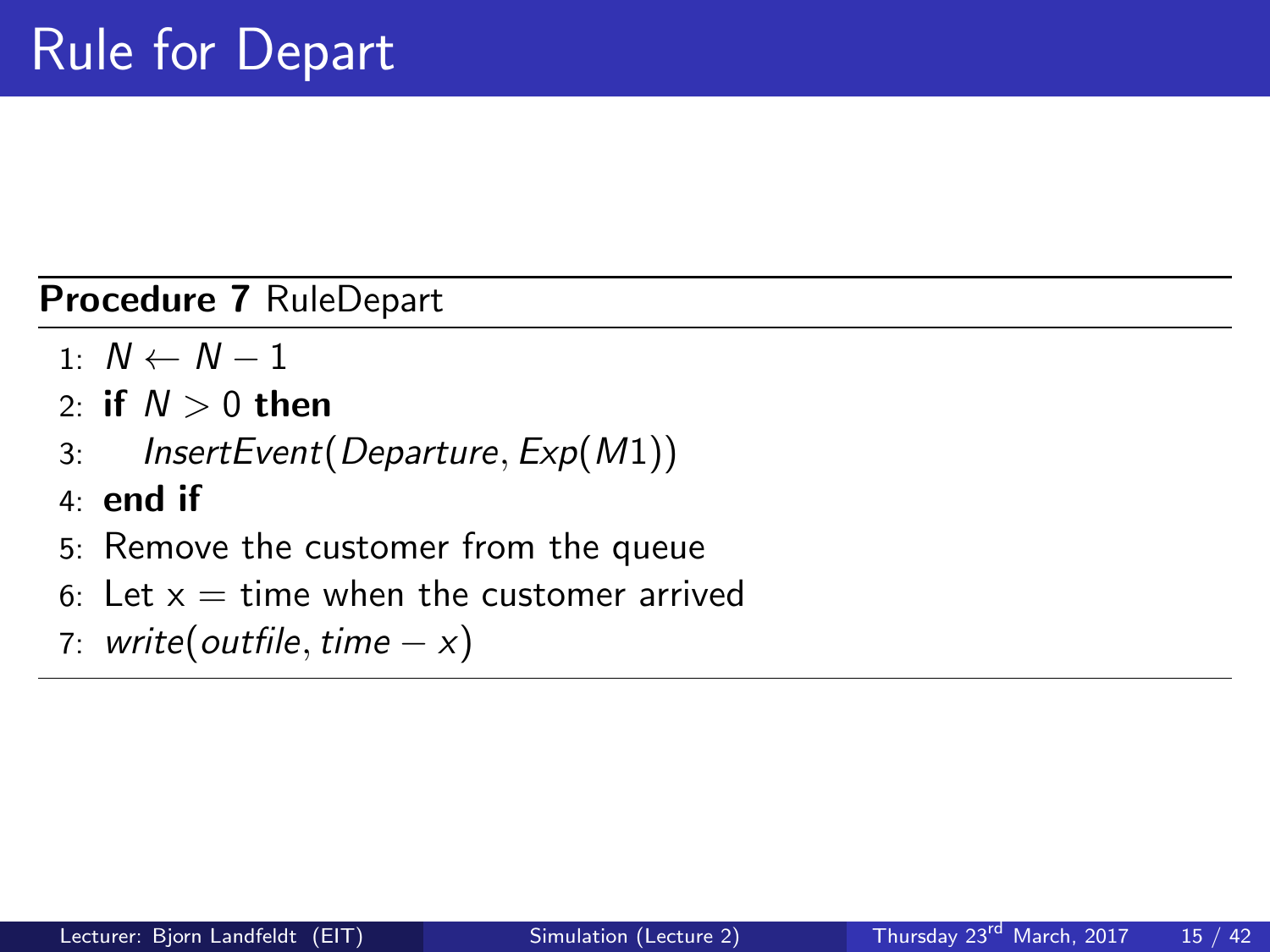- Almost everyone knows Java
- An example of a event driven simulation program written in Java will be put on the course home page
- It is easy to use that program as a template for a C or  $C_{++}$  program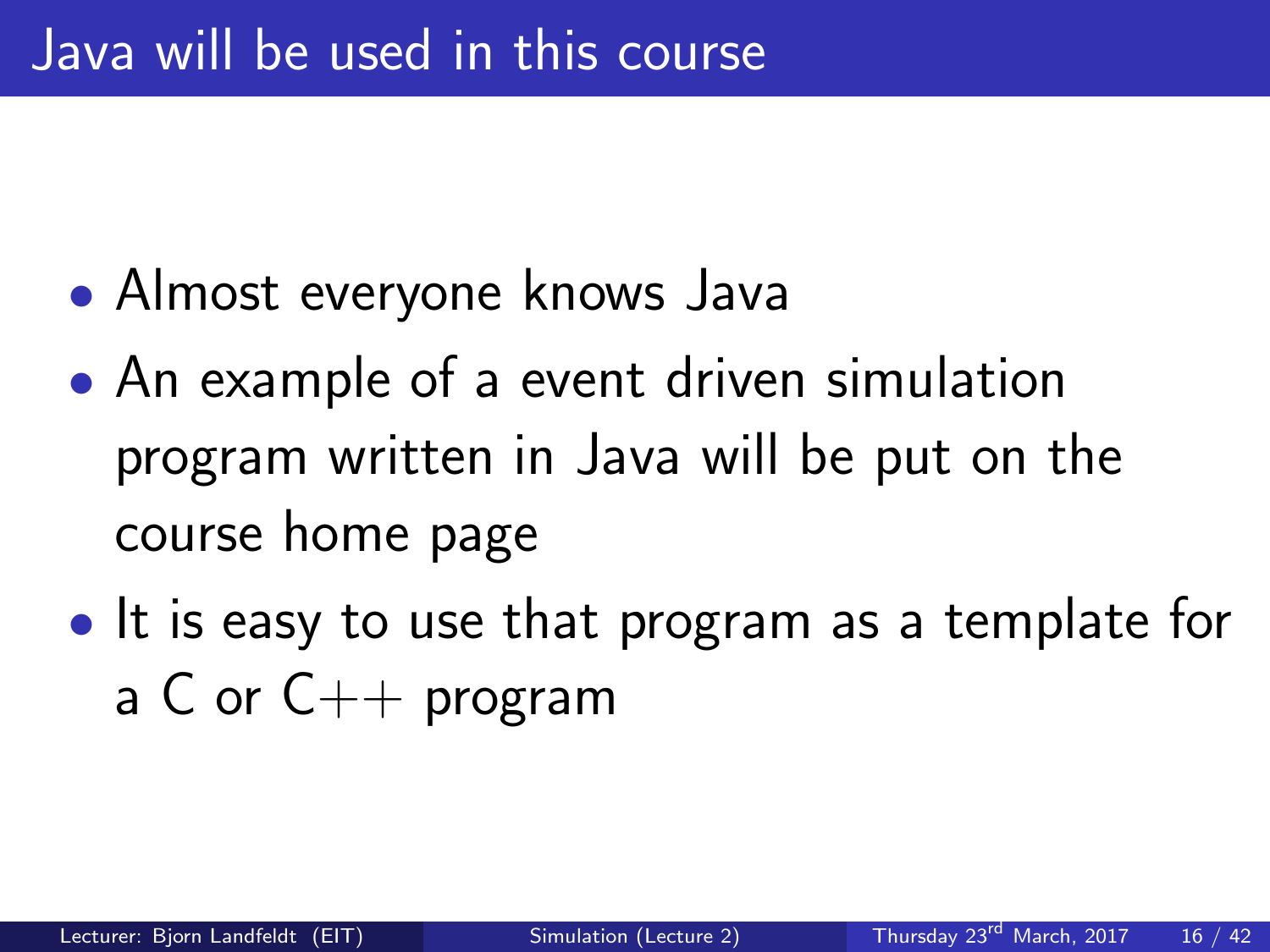### Drawback of event scheduling



Assume that we have a complicated network with many nodes. The network can model e.g a computer Network, material flow or luggage handling. The nodes are similar.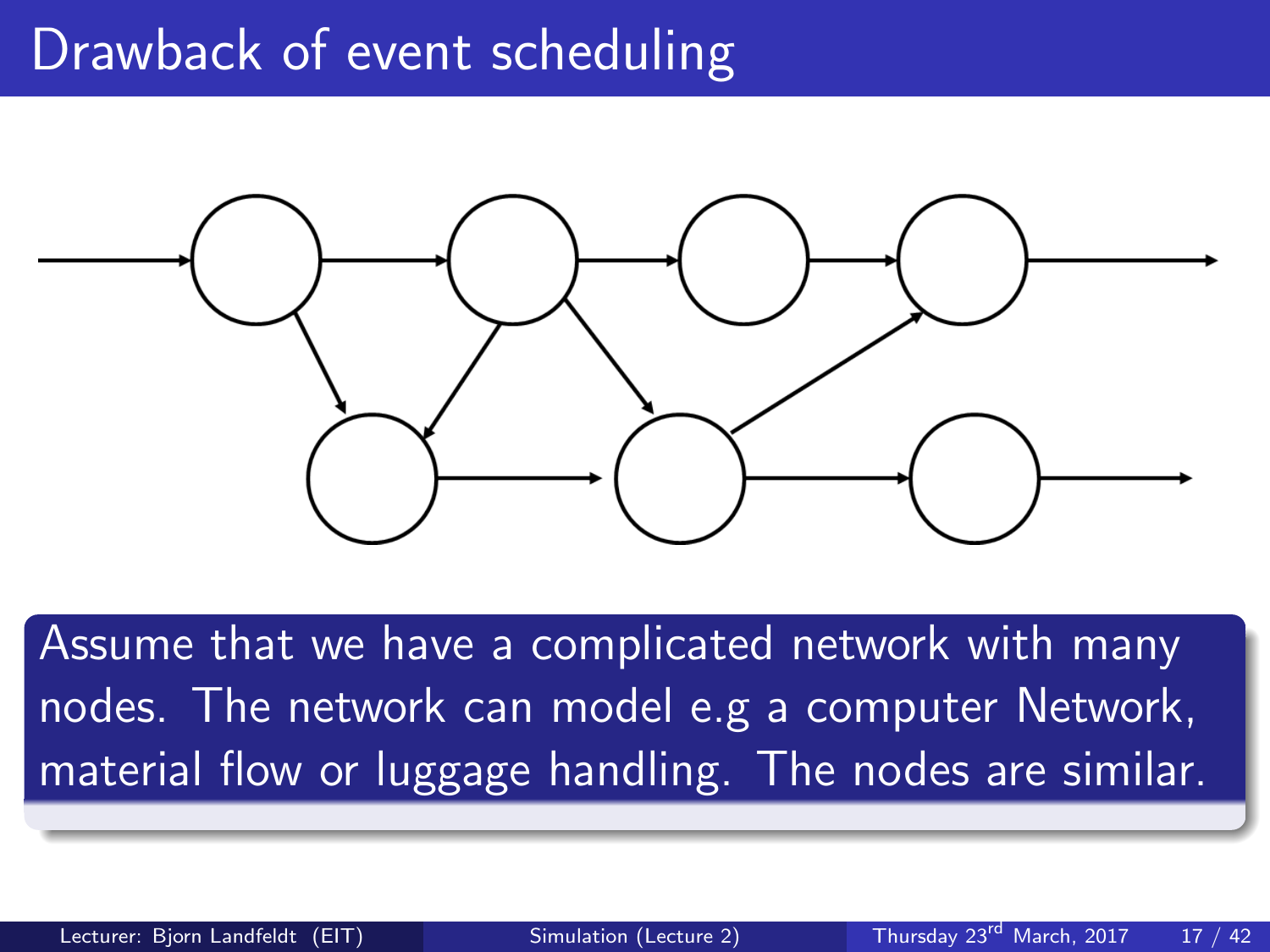- Many different events or events with attributes are needed
- It is difficult to change the system, a change in one of the nodes affects the programs global variables and rules
- It is more natural to think of such a problem as entities flowing through the network than to think about events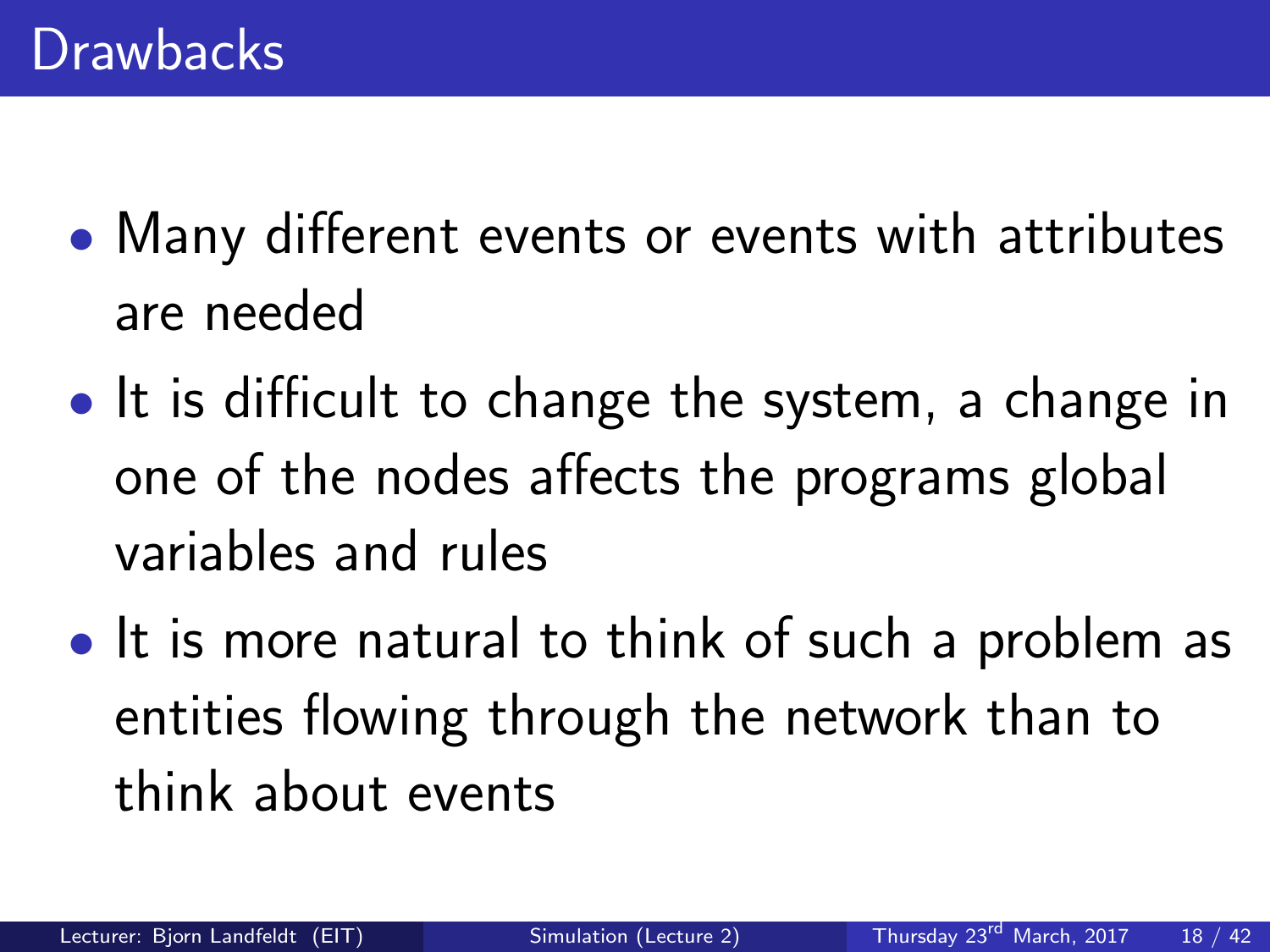- We would like to create a template for the nodes and customers
- When the program executes we would like to create instances of the nodes and customers
- We would like to set parameters to the instances when they are created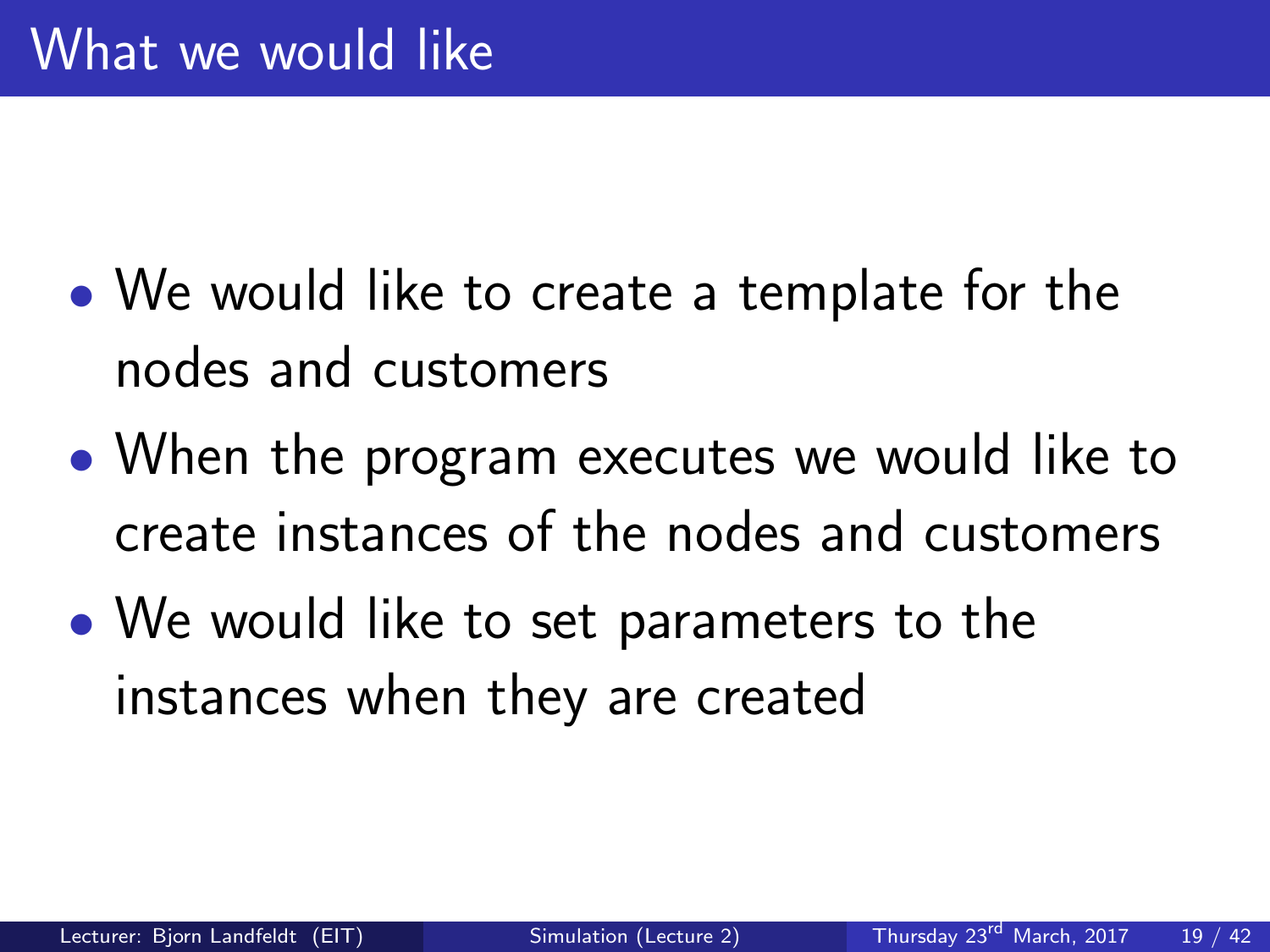## The solution



### One way of solving this is the process interaction method.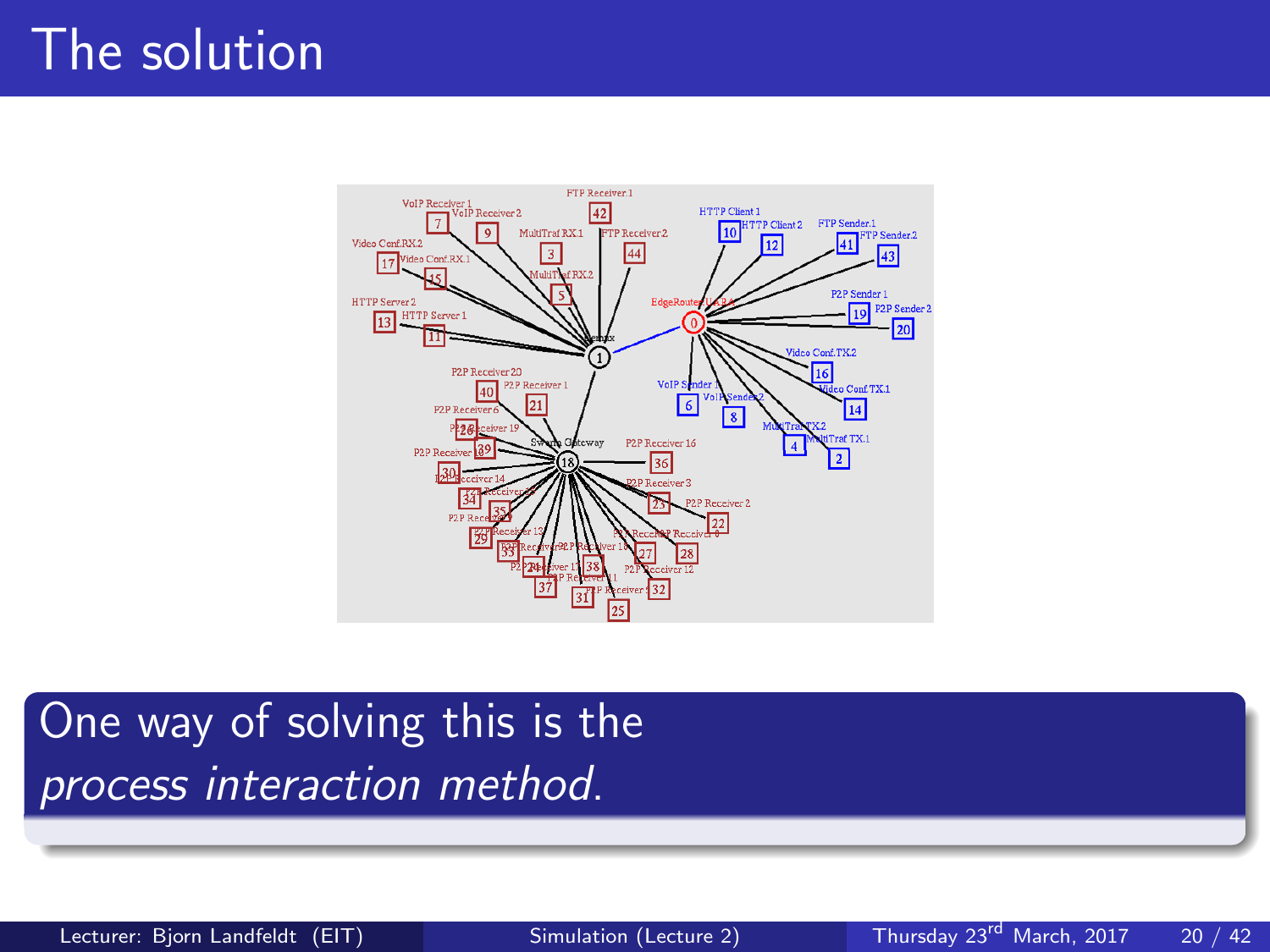- A process is something that does something
- A process has some internal state
- Communicate by means of signals
- Signals have a name and can carry information
- When a signal arrives to a process, some activity is triggered
- During an activity, the state of the receiving process may change and signals may be sent
- When a signal is sent, the sender assigns it an arrival time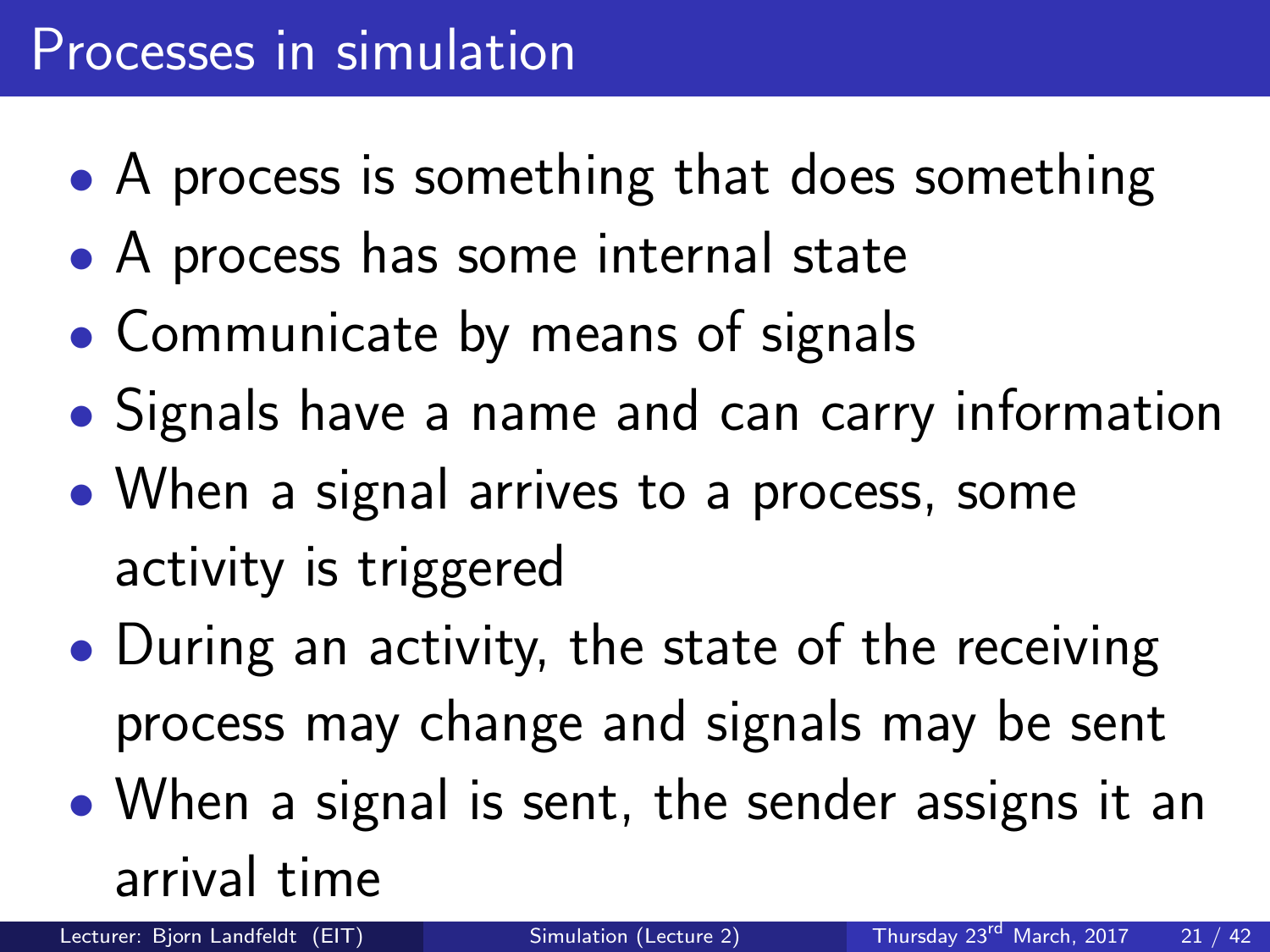

Assume that we want to describe a queuing system by the process-interaction approach.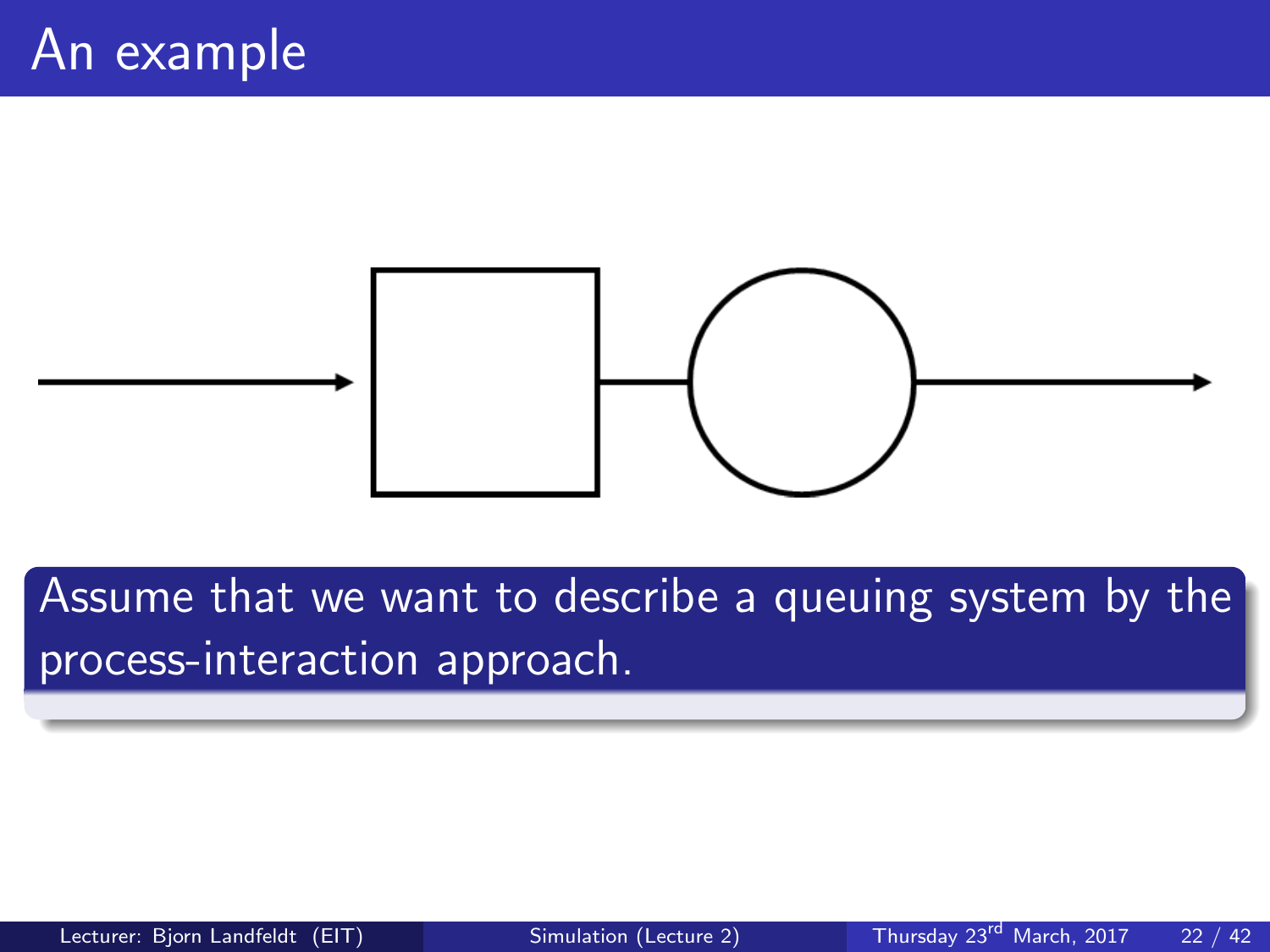- A process representing the queuing system
- A process that generates customers
- A process that measures the number of customers in the queuing system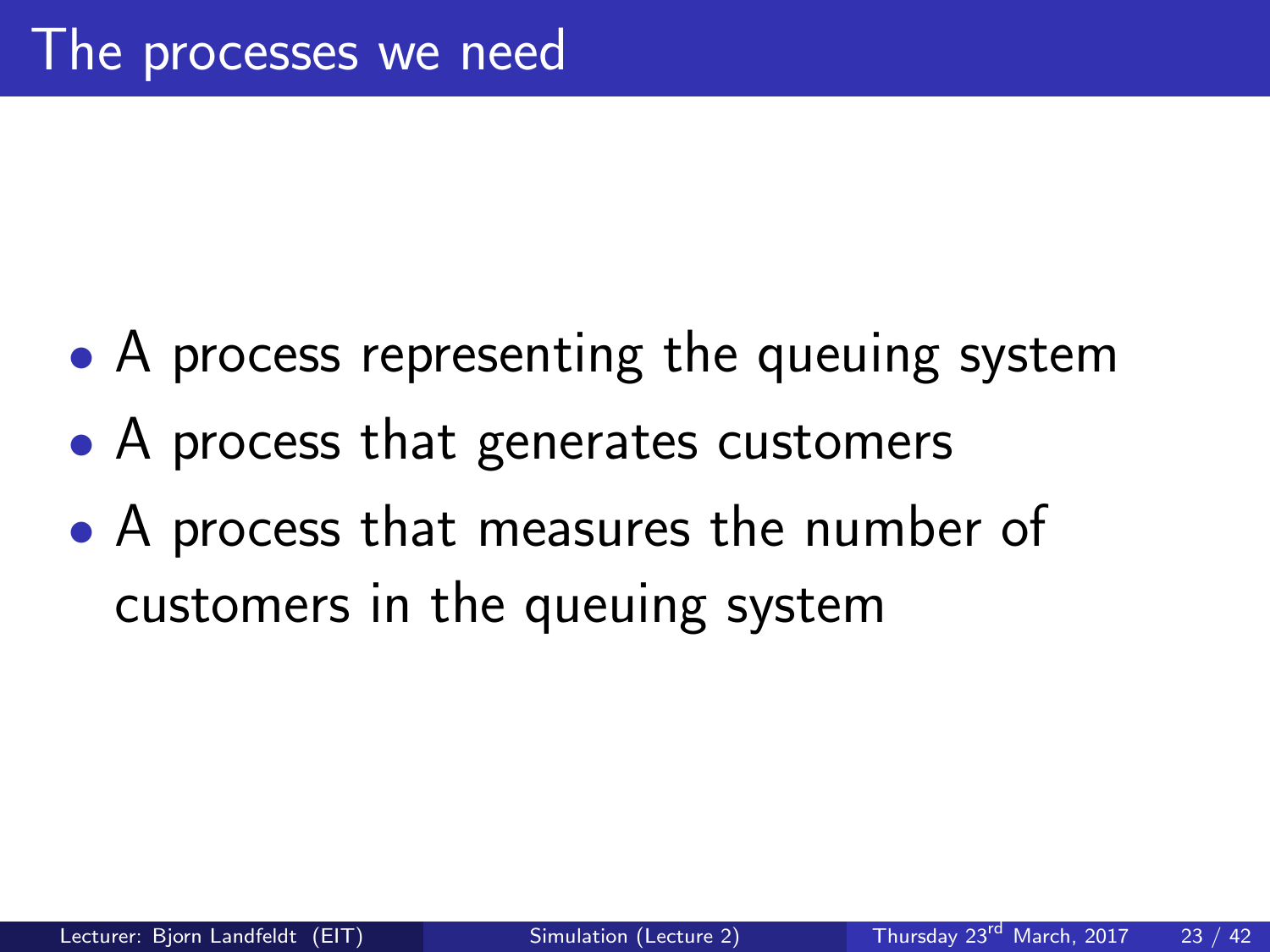

Generate, ready and sample are delayed. Answer has a parameter, the number of customers.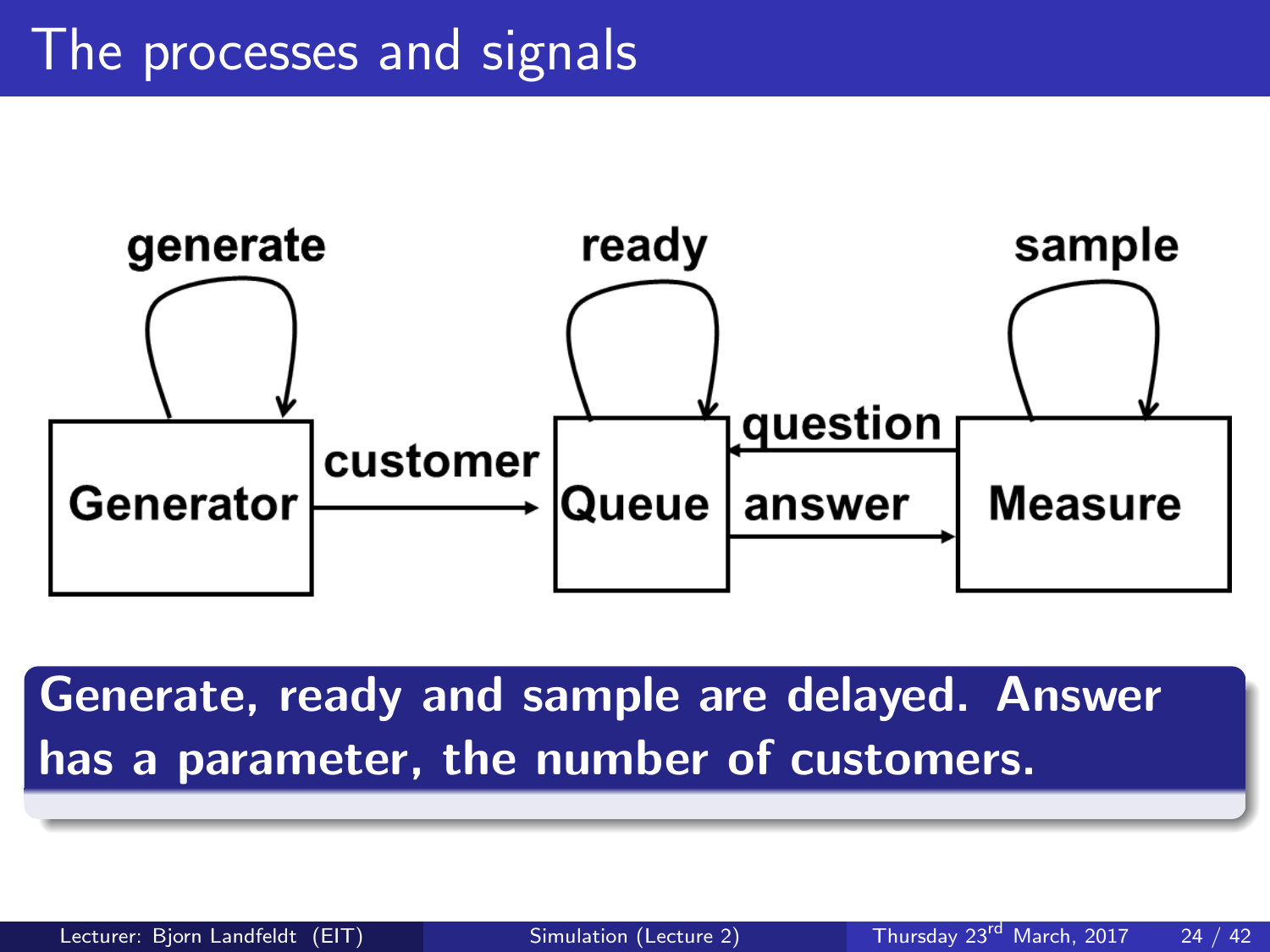### Generator: no internal state needed Queue:  $N =$  number of customers Measure: no internal state needed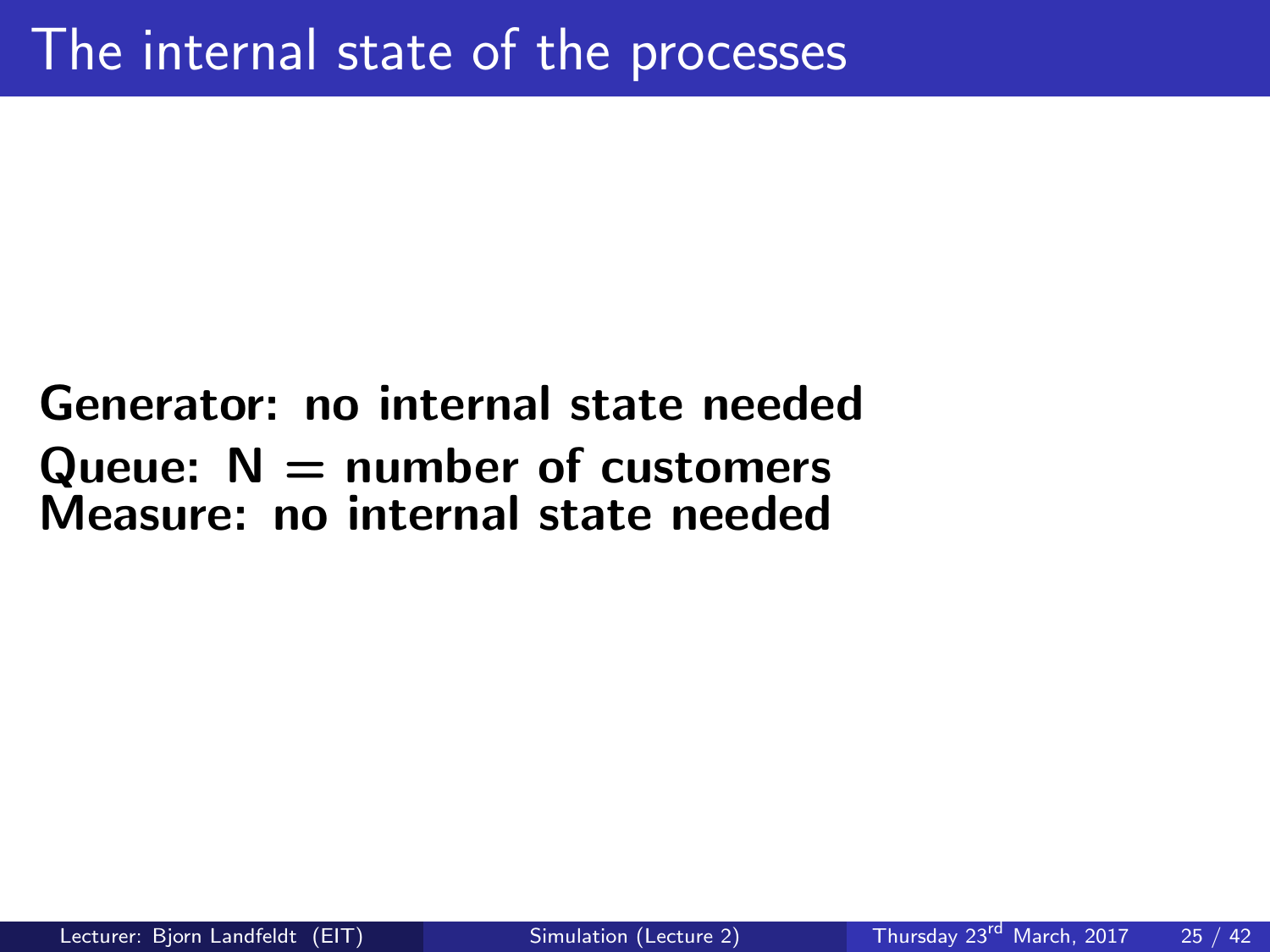#### Procedure 8 Generator

- 1: **if** received signal  $=$  generate **then**
- 2: SendSignal(customer, Queue, time)
- 3: SendSignal(generate, Generator, time  $+ E \times p(4)$ )
- 4: else
- 5: write('Generator received invalid signal!')exec(rm rf /)
- $6:$  end if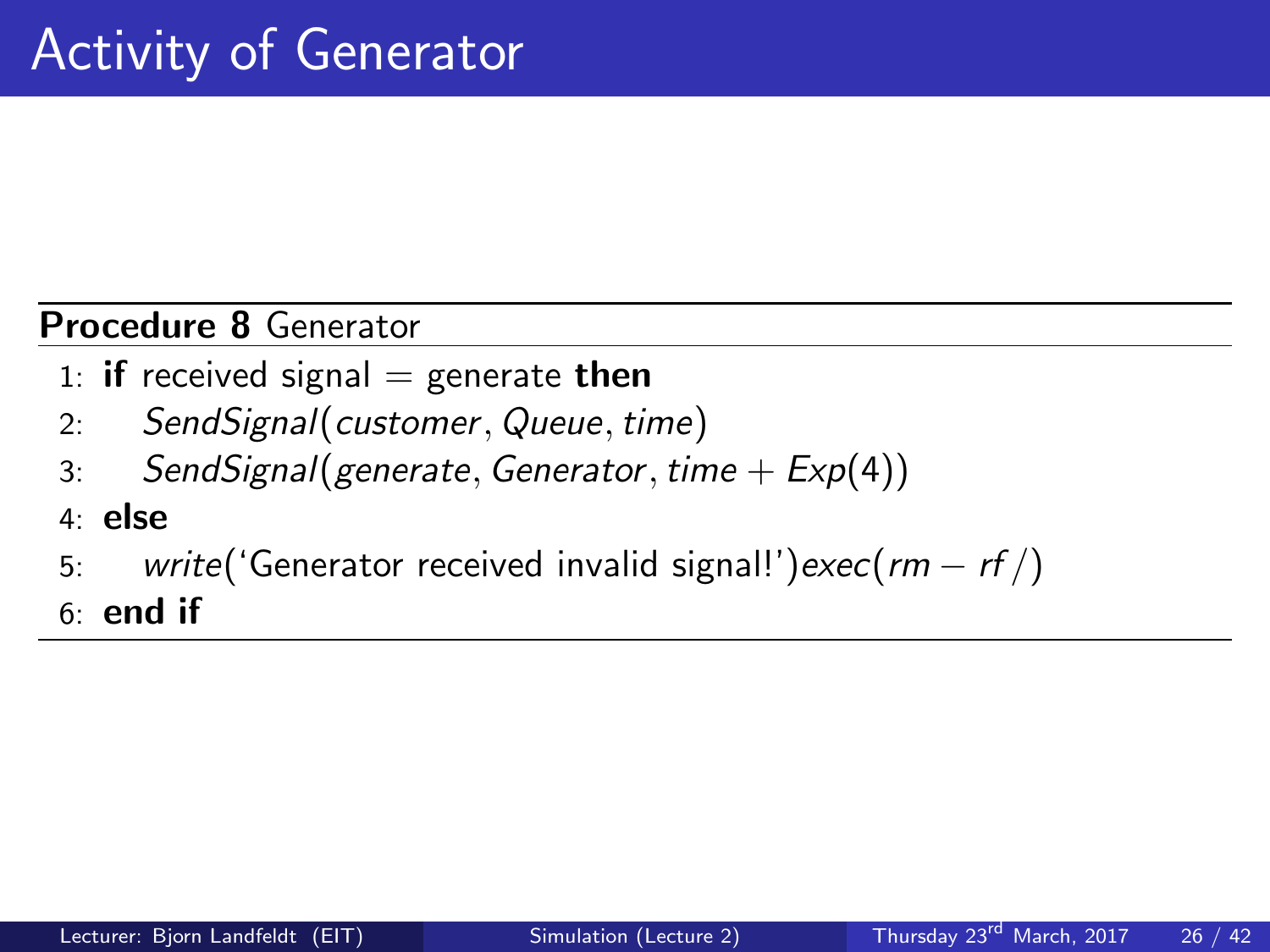## Activity of Queue

#### Procedure 9 Queue

- 1: **if** received signal  $=$  customer **then**
- 2:  $N \leftarrow N + 1$
- 3: if  $N == 1$  then
- 4: SendSignal(ready, Queue, time  $+ E \times p(2)$ )
- $5:$  end if
- 6: **else if** received signal  $=$  ready **then**
- $7: N \leftarrow N 1$
- 8: if  $N > 0$  then
- 9: SendSignal(ready, Queue, time  $+ E \times p(2)$ )
- $10:$  end if
- 11: **else if** received signal  $=$  question then
- 12: SendSignal(answer(N), Measure, time)
- 13: else
- 14: write('Queue received invalid signal!')exec(shutdown h(now))
- 15: end if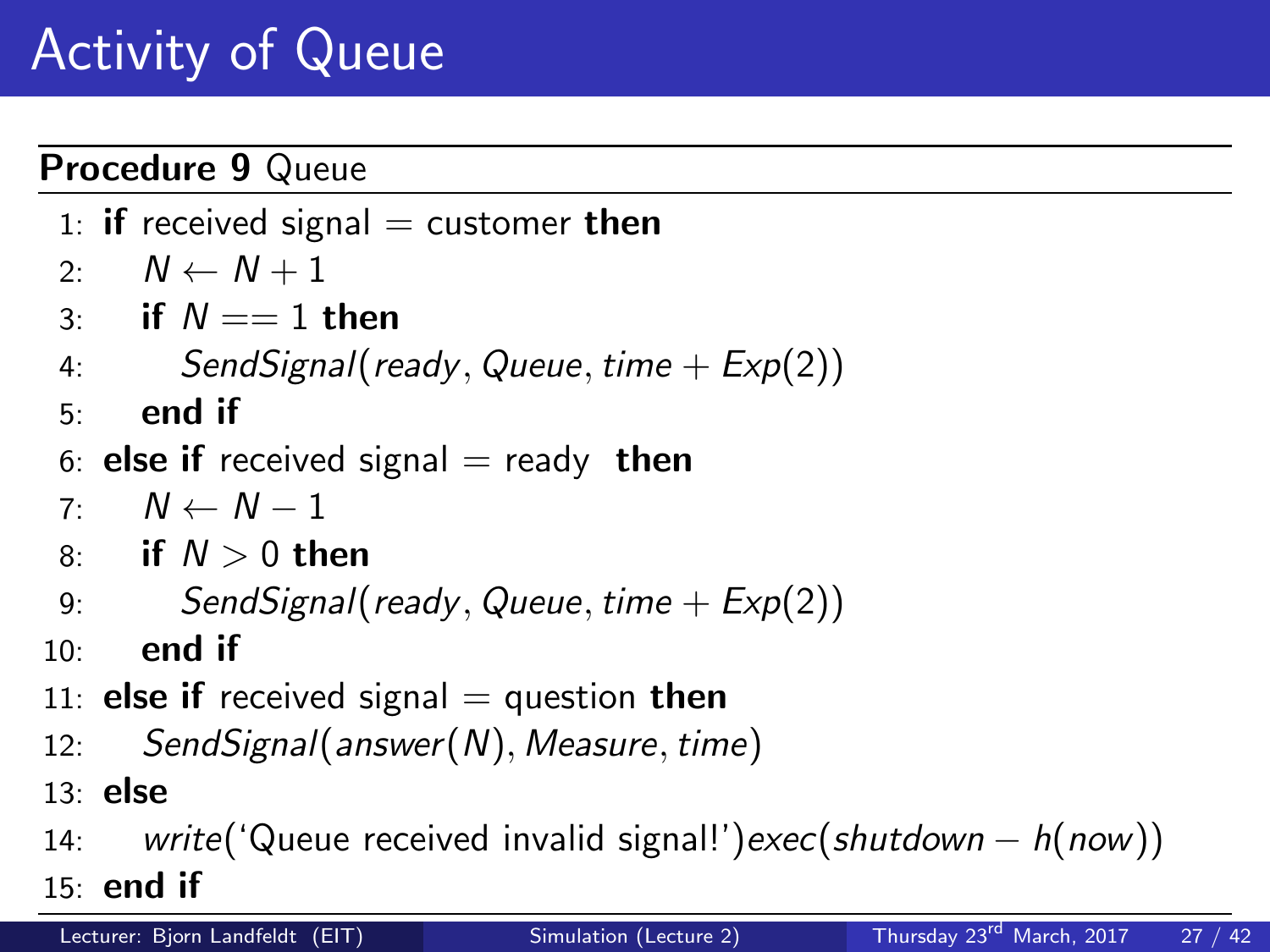#### Procedure 10 Measure

- 1: **if** received signal  $=$  sample **then**
- 2: SendSignal(question, Queue, time)
- 3: Send Signal (sample, Measure, time  $+ E \times p(10)$ )
- 4: else if received signal  $=$  answer then
- 5: Extract N from signal answer
- 6: write(outfile, N)
- 7: else
- 8: write('Measuremen received invalid signal!')exec(killall 9tty\*)
- 9: end if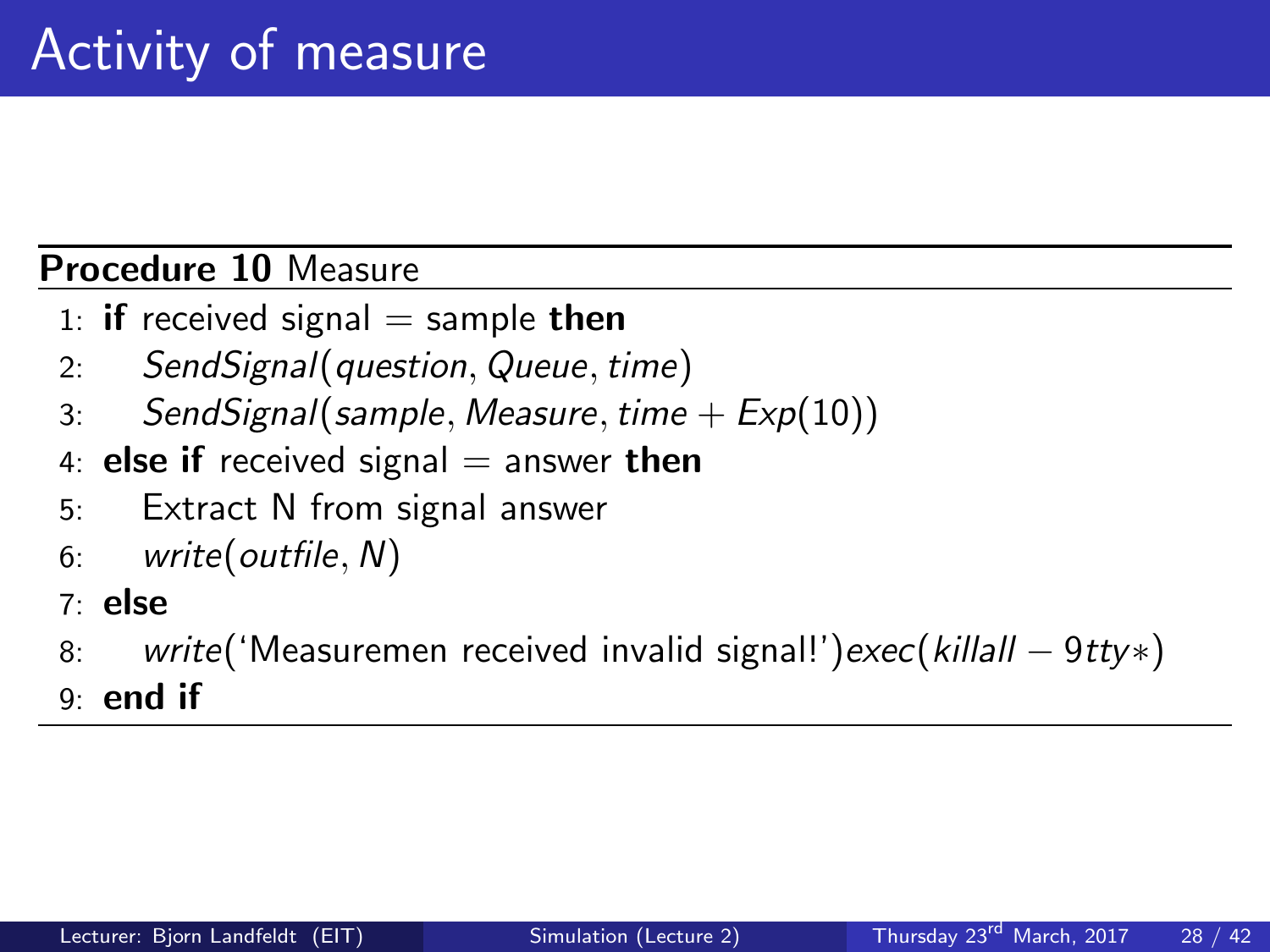- How to keep track of time in the system
- A process that generates customers
- How to make sure that signals arrive at the right time

Observe that it is not a question of real time! Time is just updated when a signal arrives. It does not have any values in between.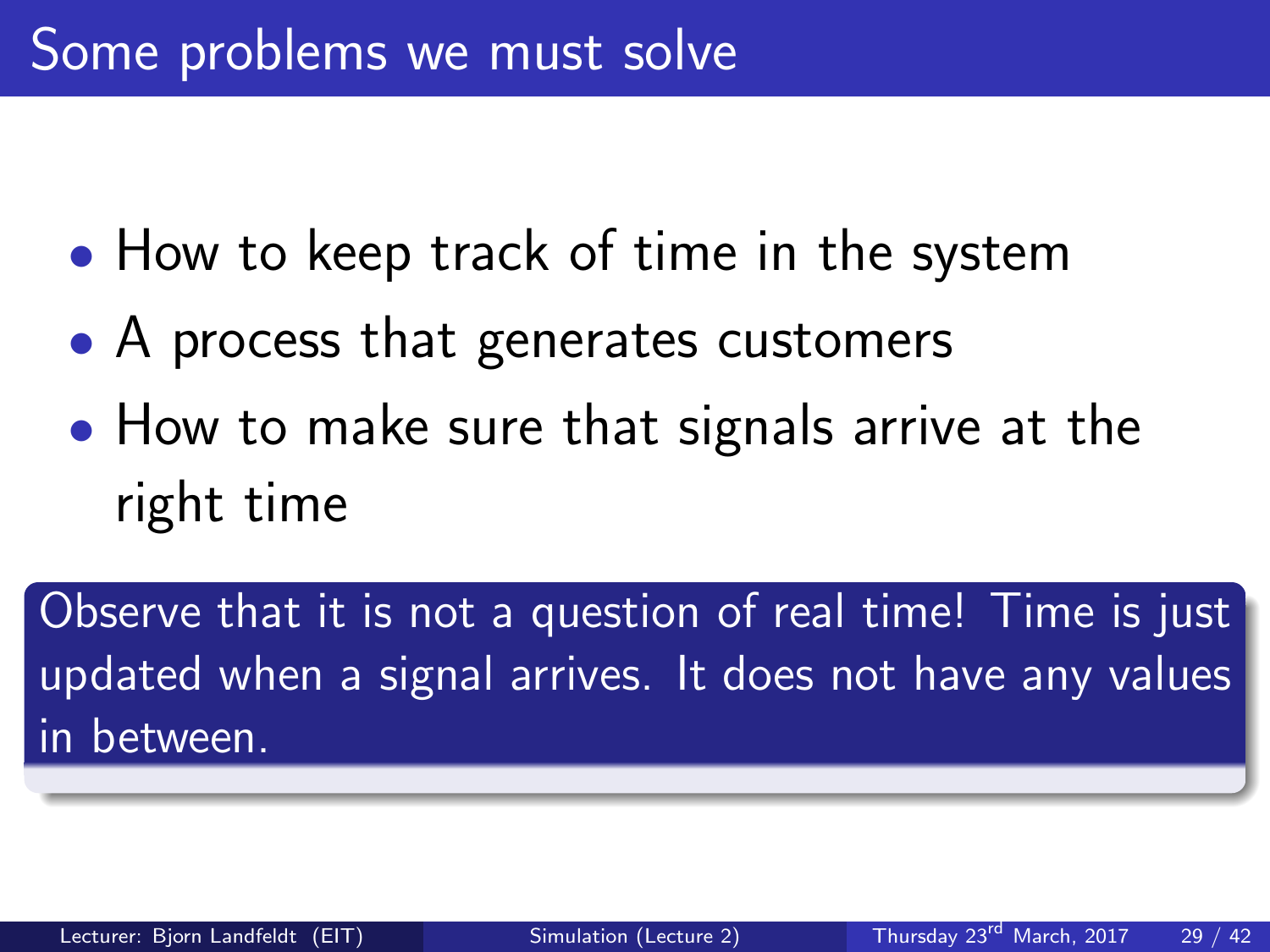## Signal list

Each process has a signal list. It is very similar to the event list in the event scheduling approach.



 $T_i$  = arrival time of signal  $Si =$  what kind of signal this is (the name of the signal)  $Pi =$  parameters of the signals (if any)  $T1 < T2 < T3 < \text{etc}$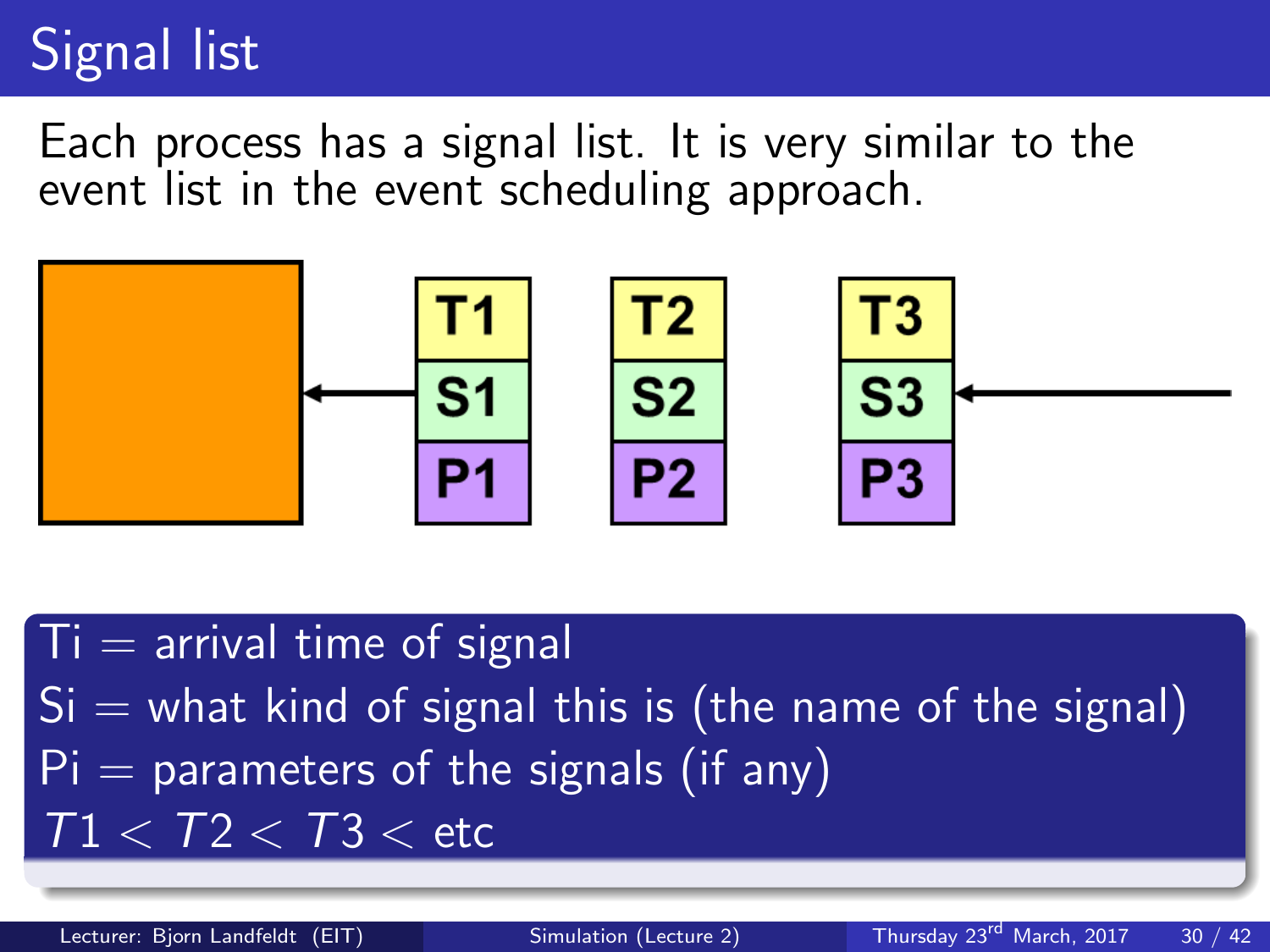# Process list

Processes with signals in their signal lists are organized in a process list. Only the arrival times of the signals are shown here.



The process list is sorted so that  $TA1 < TB1 < TC1 <$ etc

Lecturer: Bjorn Landfeldt (EIT) [Simulation \(Lecture 2\)](#page-0-0) Thursday 23<sup>rd</sup> March, 2017 31 / 42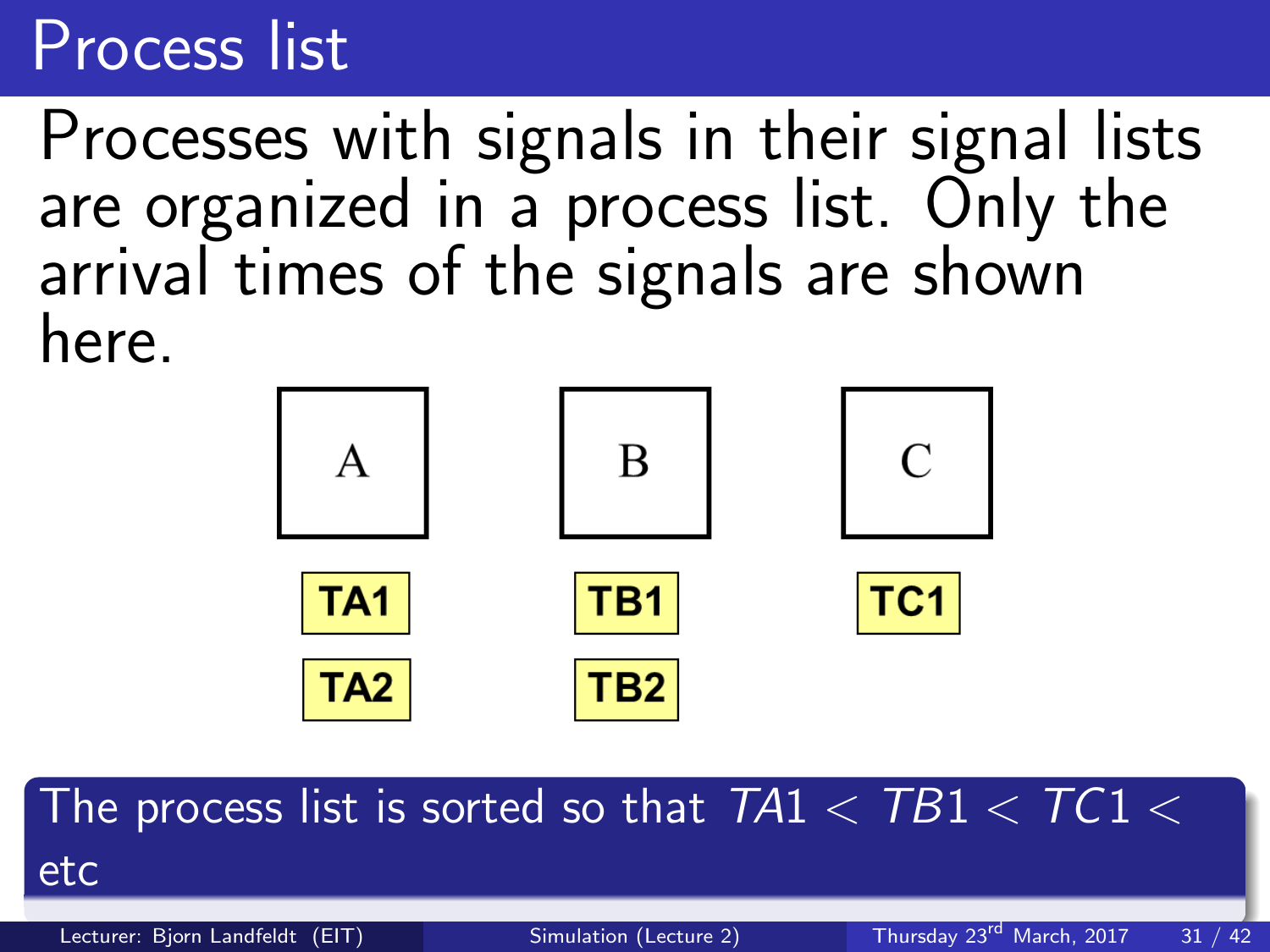## How a process interaction simulation is done?

- <sup>1</sup> Remove the first process from the process list (call it A)
- 2 Remove the first signal in A's signal list
- **3** Process the activities
- 4 If there are any signals left in A's signal list, sort it into the process list again
- <sup>5</sup> If simulation shall continue, go to 1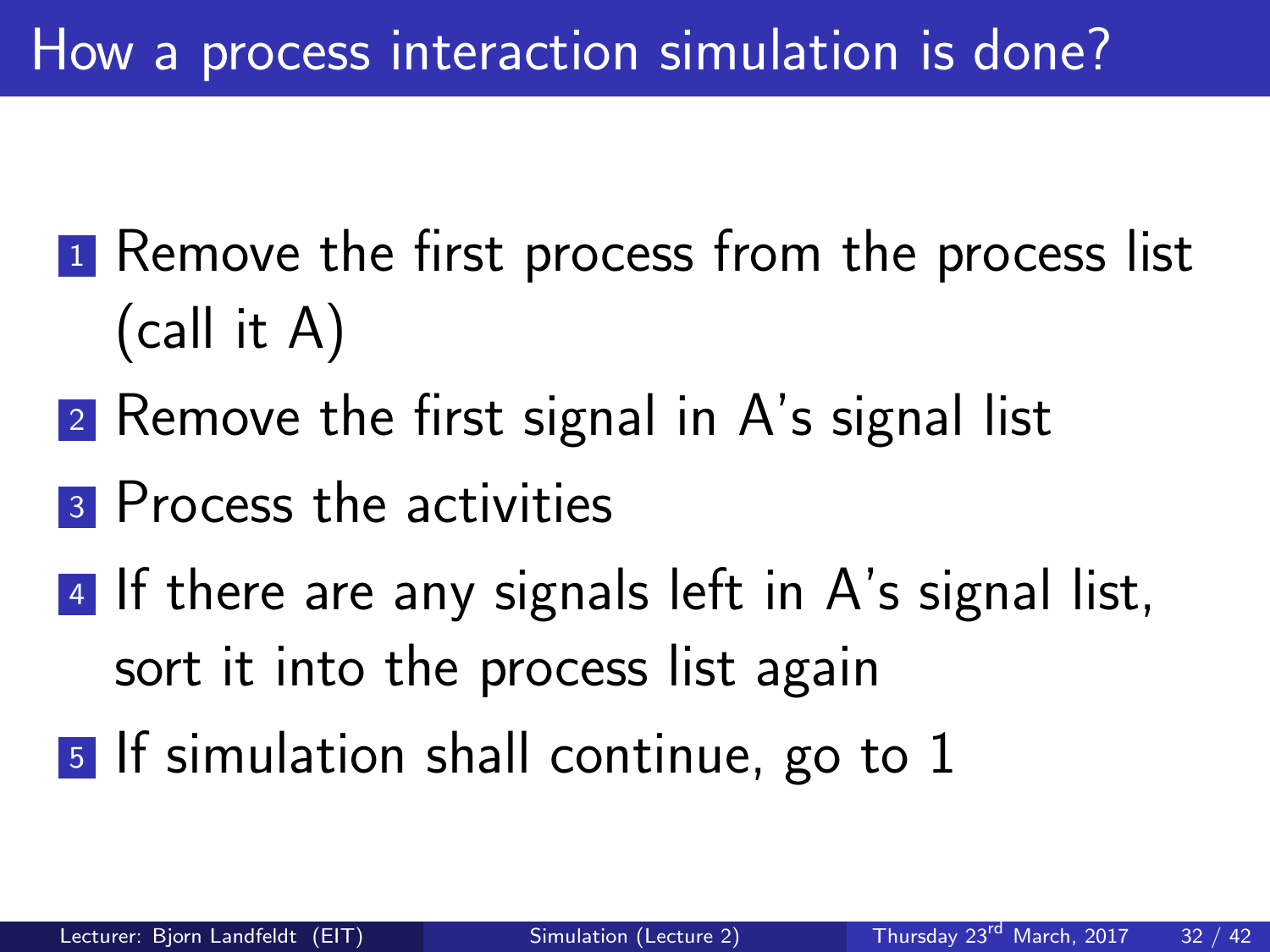Assume that process B gets a signal:

- **1** Sort the signal into process B's signal list.
- 2 If the signal list was empty before the signal arrived, B shall be sorted into the process list.
- 3 If the signal list was not empty, B is already in the process list. If the signal is put first in B's signal list, B might have to change its place in the process list.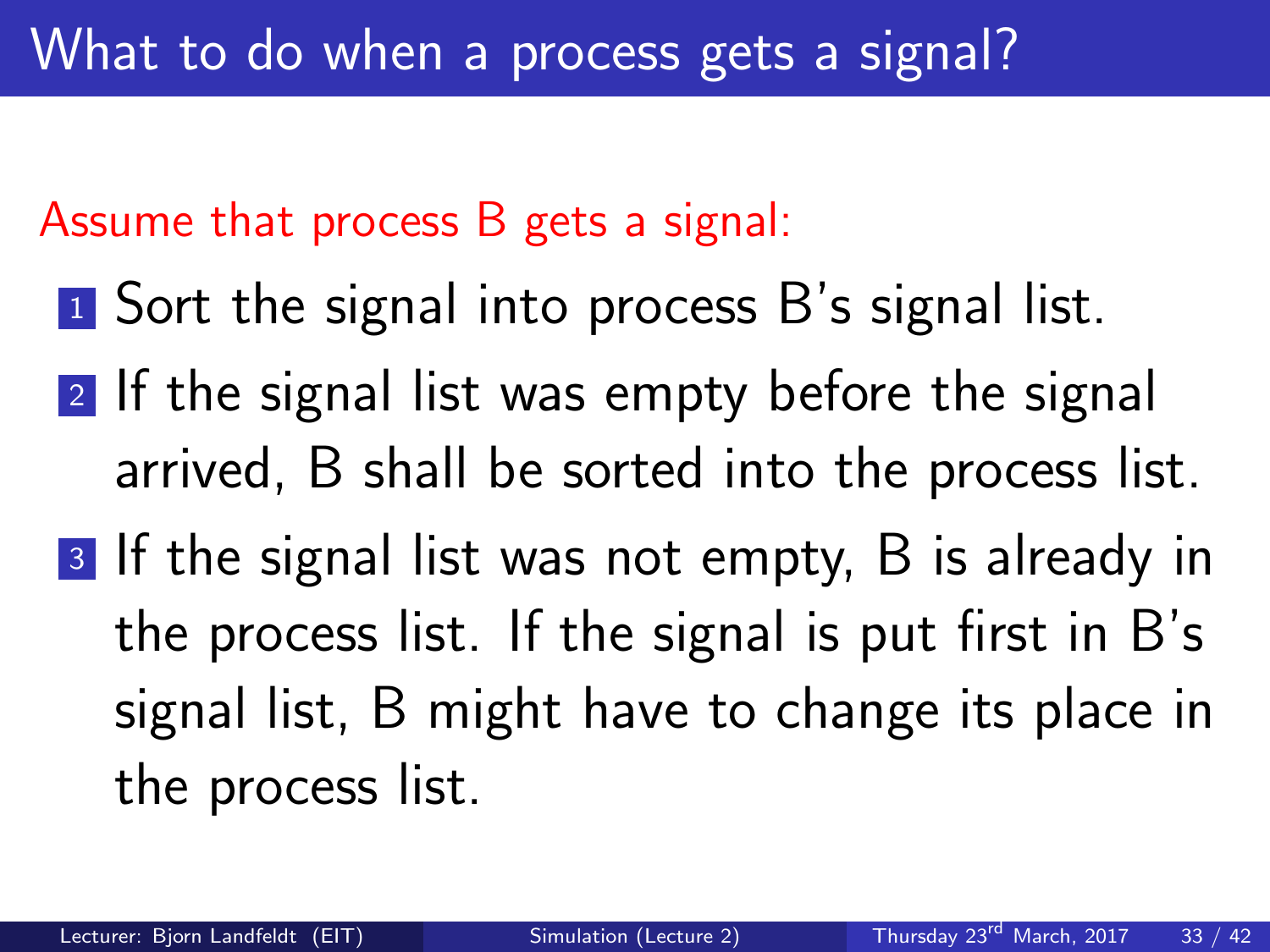# An example, the queuing system (1)

| Sim Time | ProcessList          | SignalList        | SignalTime | <b>State</b> |
|----------|----------------------|-------------------|------------|--------------|
|          | Generator<br>Measure | arrival<br>sample | 10         | $N=0$        |



| Sim Time | ProcessList                   | SignalList                     | SignalTime | State   |
|----------|-------------------------------|--------------------------------|------------|---------|
|          | Queue<br>Measure<br>Generator | customer<br>sample<br>generate | 10         | $N = 0$ |
|          |                               |                                |            |         |

| Lecturer: Bjorn Landfeldt (EIT) | Simulation (Lecture 2) | Thursday $23^{\text{rd}}$ March, $2017$ 34 / 42 |  |
|---------------------------------|------------------------|-------------------------------------------------|--|
|                                 |                        |                                                 |  |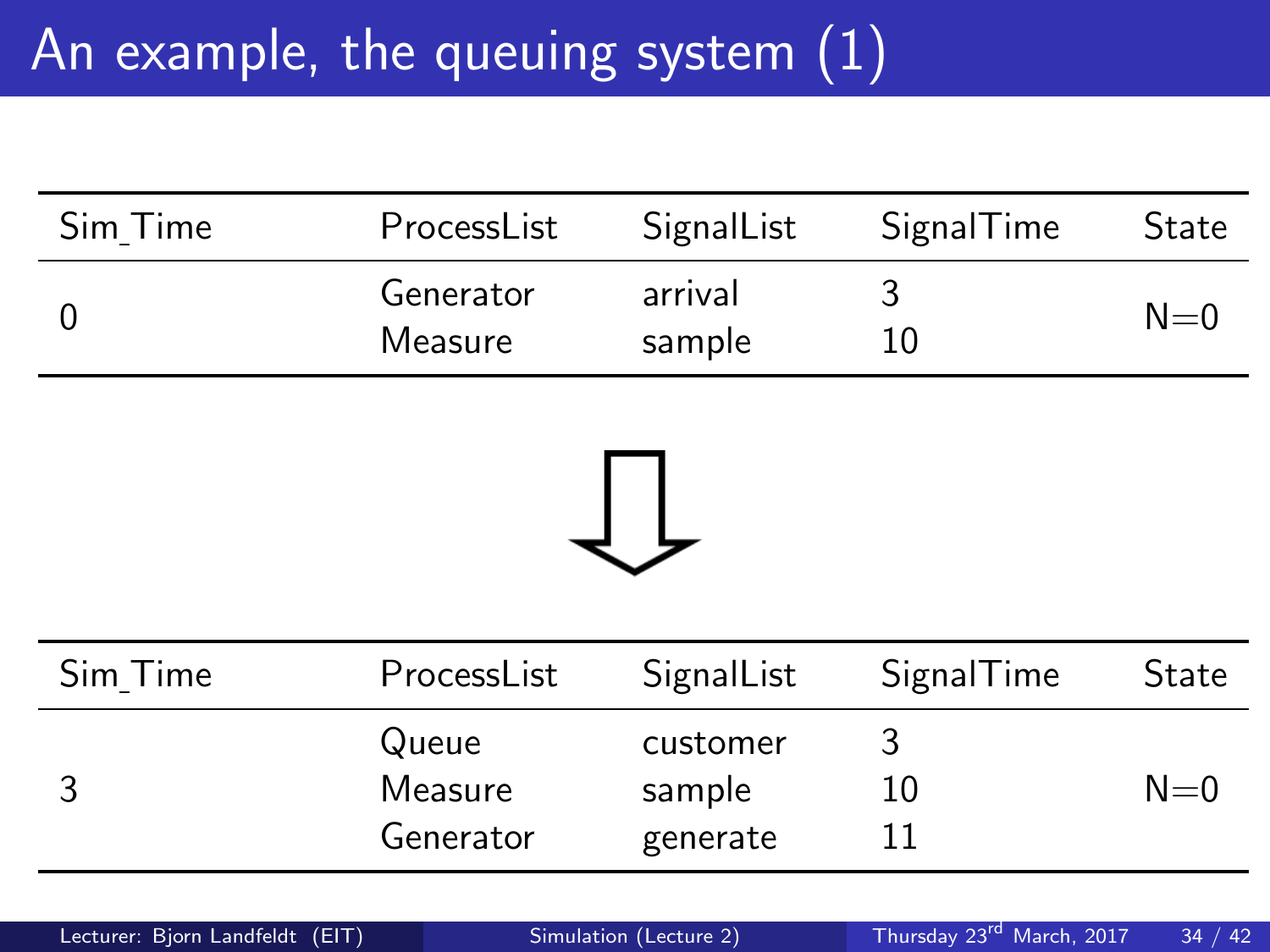# An example, the queuing system (2)

| Sim Time | ProcessList                   | SignalList                     | SignalTime | State   |
|----------|-------------------------------|--------------------------------|------------|---------|
|          | Queue<br>Measure<br>Generator | customer<br>sample<br>generate | 10         | $N = 0$ |



| Sim_Time | ProcessList                   | SignalList                  | SignalTime | State |
|----------|-------------------------------|-----------------------------|------------|-------|
|          | Measure<br>Generator<br>Queue | sample<br>generate<br>ready | 10<br>12   | $N=1$ |
|          |                               |                             |            |       |

| Lecturer: Bjorn Landfeldt (EIT) | Simulation (Lecture 2) | Thursday 23rd March, 2017 | 35/42 |
|---------------------------------|------------------------|---------------------------|-------|
|---------------------------------|------------------------|---------------------------|-------|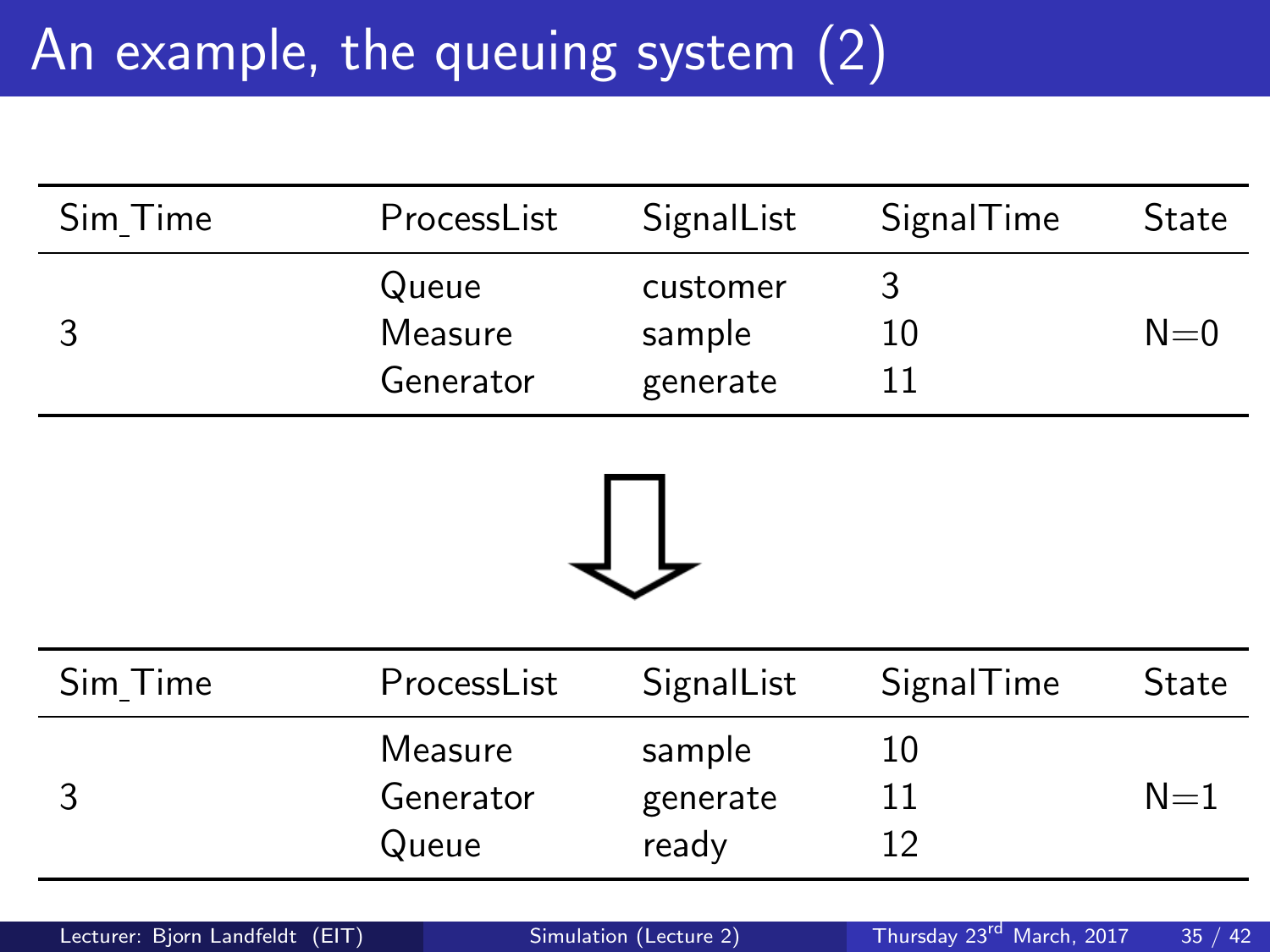# An example, the queuing system (3)

| Sim Time                        | ProcessList        | SignalList             | SignalTime                            | State   |
|---------------------------------|--------------------|------------------------|---------------------------------------|---------|
| 3                               | Measure            | sample                 | 10                                    | $N=1$   |
|                                 | Generator<br>Queue | generate<br>ready      | 11<br>12                              |         |
|                                 |                    |                        |                                       |         |
| Sim_Time                        | ProcessList        | SignalList             | SignalTime                            | State   |
| 10                              | Queue              | question               | 10                                    |         |
|                                 |                    | ready                  | 12                                    | $N=1$   |
|                                 | Generator          | generate               | 11                                    |         |
|                                 | Measure            | sample                 | 20                                    |         |
| Lecturer: Bjorn Landfeldt (EIT) |                    | Simulation (Lecture 2) | Thursday 23 <sup>rd</sup> March, 2017 | 36 / 42 |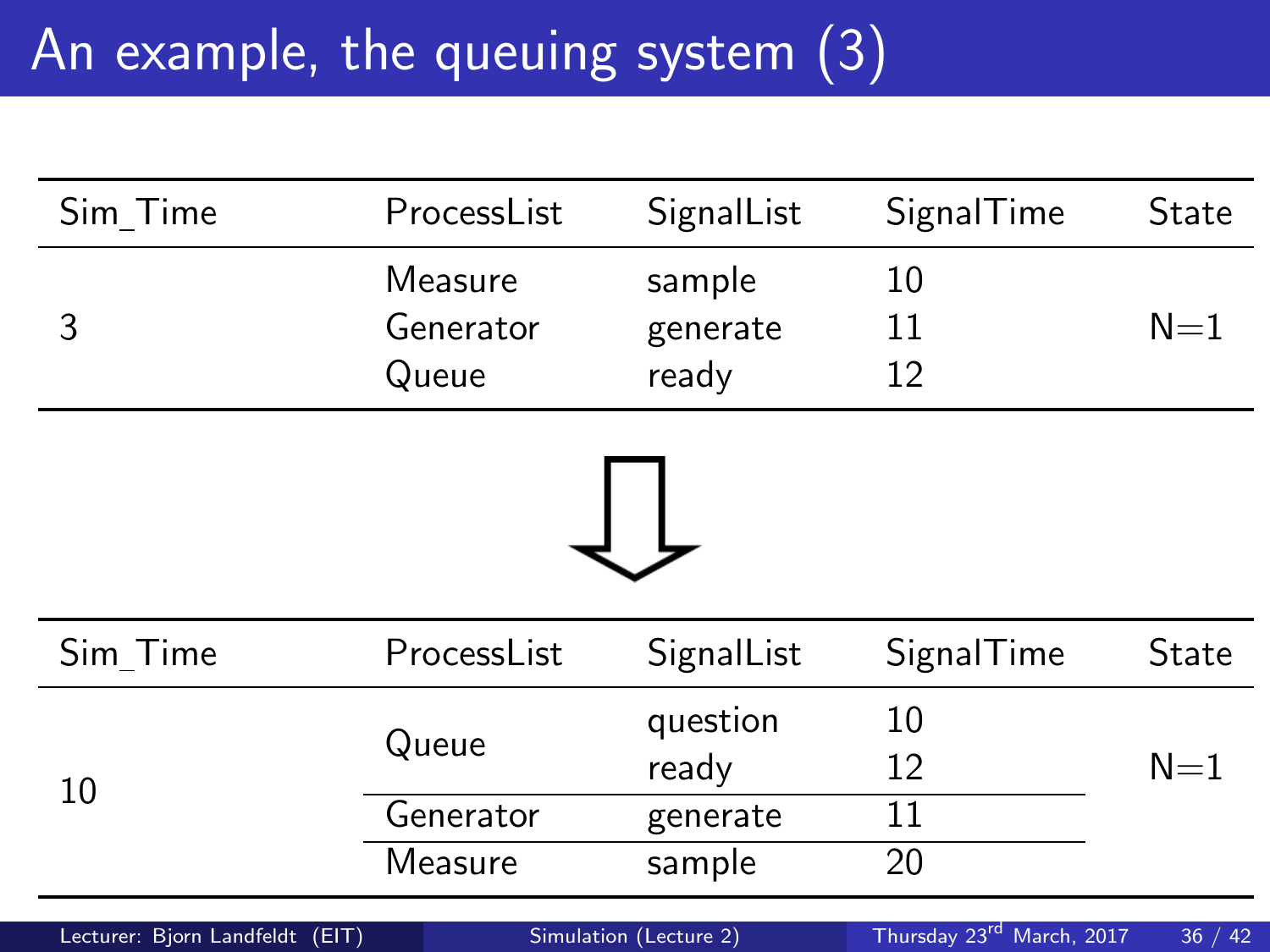# An example, the queuing system (4)

| Sim_Time                        | ProcessList | SignalList             | SignalTime                            | State   |
|---------------------------------|-------------|------------------------|---------------------------------------|---------|
|                                 | Queue       | question               | 10                                    |         |
| 10                              |             | ready                  | 12                                    | $N=1$   |
|                                 | Generator   | generate               | 11                                    |         |
|                                 | Measure     | sample                 | 20                                    |         |
|                                 |             |                        |                                       |         |
|                                 |             |                        |                                       |         |
| Sim Time                        | ProcessList | SignalList             | SignalTime                            | State   |
|                                 | Measure     | answer                 | 10                                    |         |
| 10                              |             | sample                 | 20                                    | $N=1$   |
|                                 | Generator   | generate               | 11                                    |         |
|                                 | Queue       | ready                  | 12                                    |         |
| Lecturer: Bjorn Landfeldt (EIT) |             | Simulation (Lecture 2) | Thursday 23 <sup>rd</sup> March, 2017 | 37 / 42 |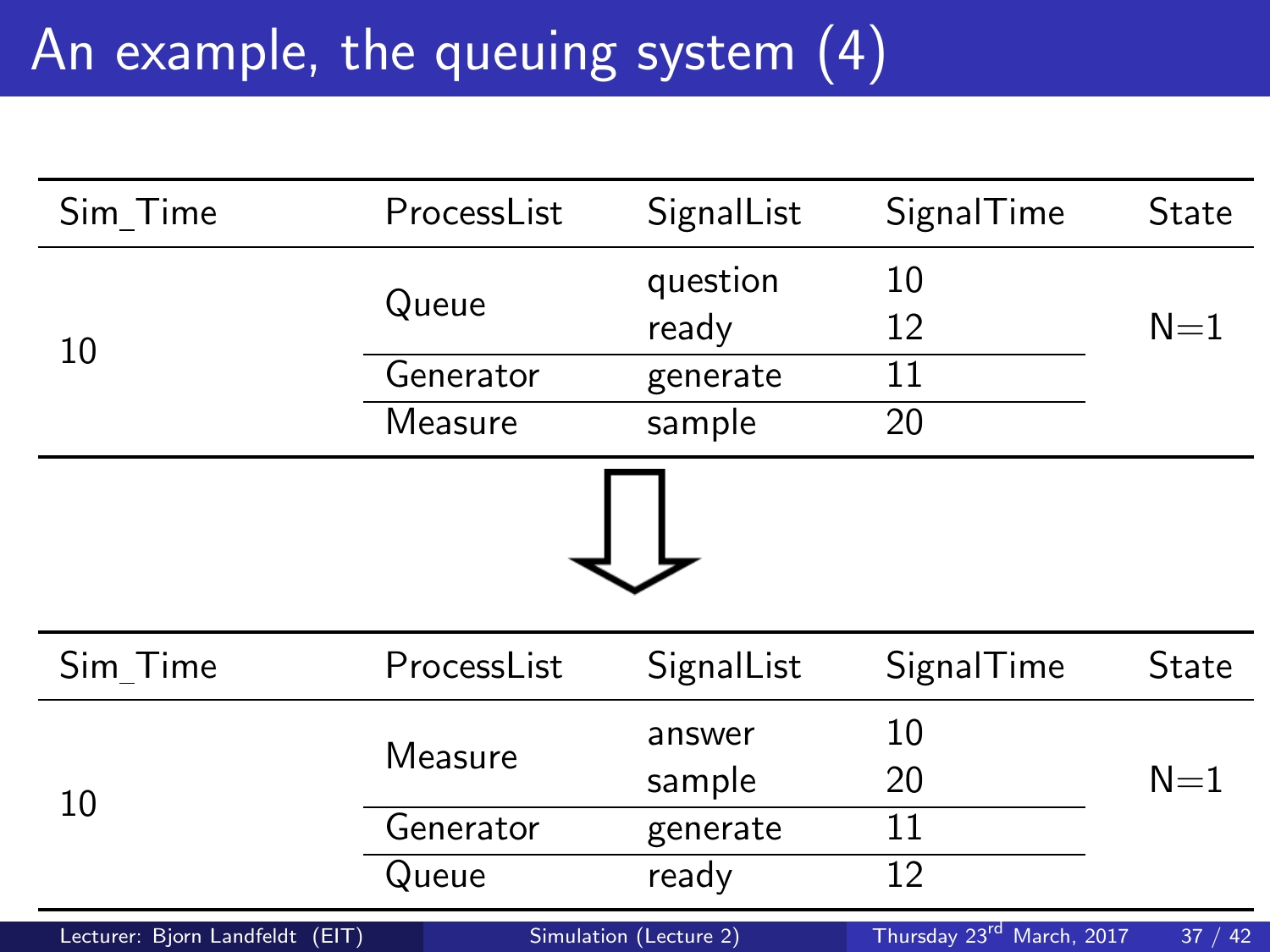# An example, the queuing system (5)

| Sim Time                        | ProcessList | SignalList             | SignalTime                            | State   |
|---------------------------------|-------------|------------------------|---------------------------------------|---------|
|                                 | Measure     | answer                 | 10                                    |         |
| 10                              |             | sample                 | 20                                    | $N=1$   |
|                                 | Generator   | generate               | 11                                    |         |
|                                 | Queue       | ready                  | 12                                    |         |
|                                 |             |                        |                                       |         |
| Sim Time                        | ProcessList | SignalList             | SignalTime                            | State   |
|                                 | Generator   | generate               | 11                                    |         |
|                                 | Queue       | ready                  | 12                                    | $N=1$   |
| 10                              | Measure     | sample                 | 20                                    |         |
| Lecturer: Bjorn Landfeldt (EIT) |             | Simulation (Lecture 2) | Thursday 23 <sup>rd</sup> March, 2017 | 38 / 42 |
|                                 |             |                        |                                       |         |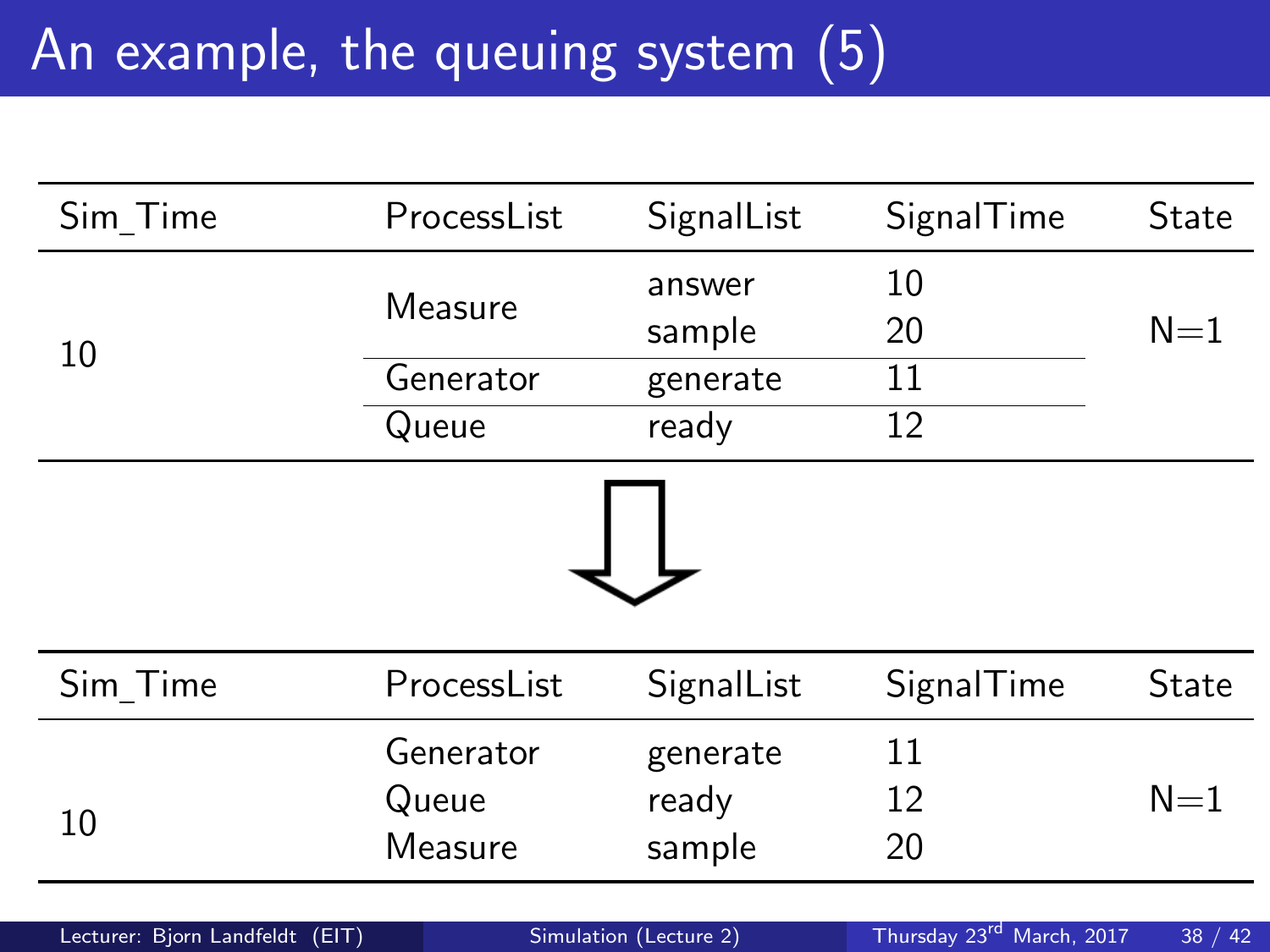### The steps in constructing a process interaction simulation program

- What processes are needed?
- What variables are needed?
- What signals are needed?
- What information shall a signal carry?
- What happens upon signal reception?

When these questions are answered, it is not difficult to write a process interaction simulation program! Time spent thinking on these questions will save a lot of time later!

Lecturer: Bjorn Landfeldt (EIT) [Simulation \(Lecture 2\)](#page-0-0) Thursday 23<sup>rd</sup> March, 2017 39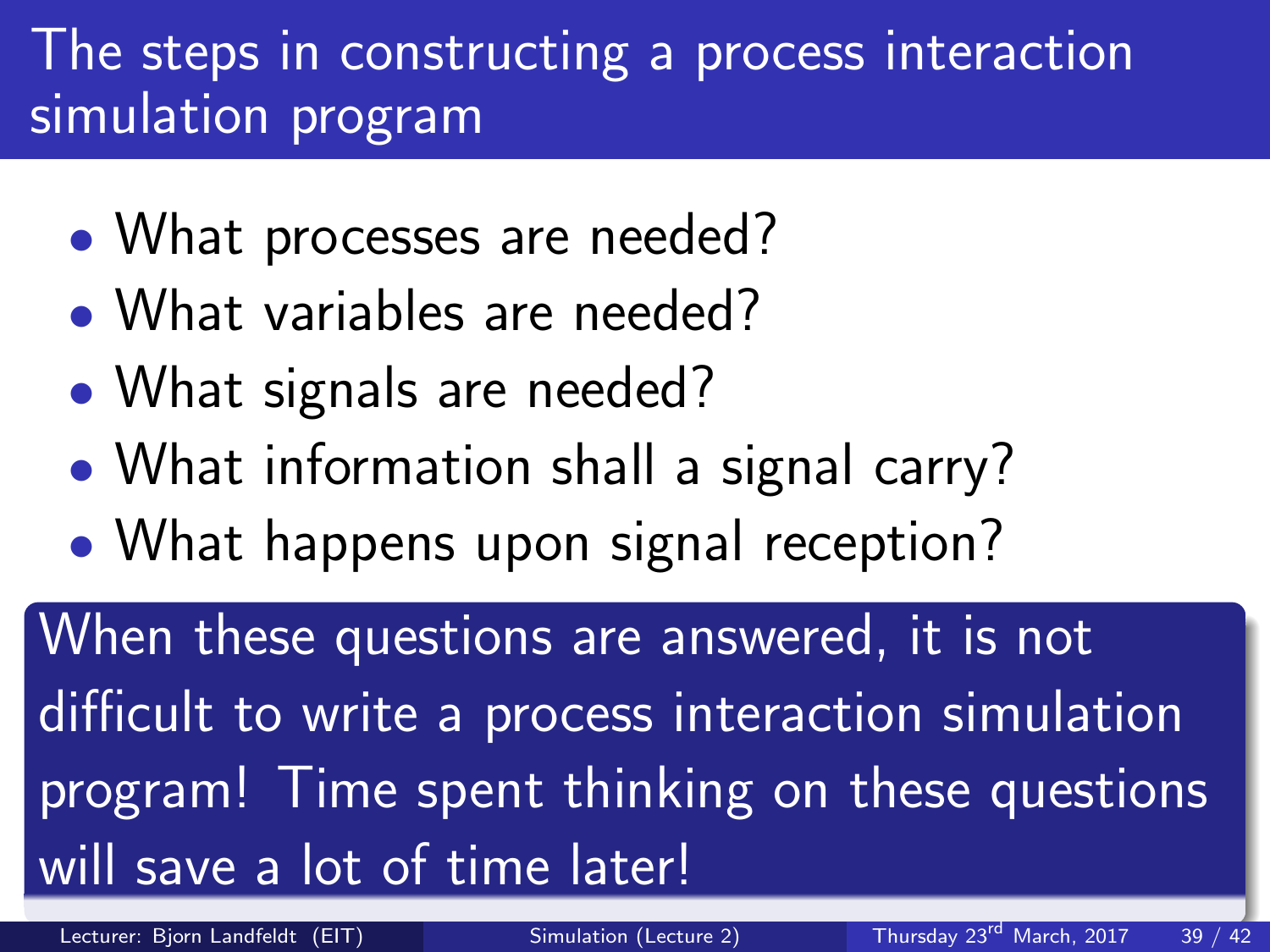- We would like to define process types, e.g. generator and queue. When we start a program we would like to create as many instances of these types as we need.
- In this way we can create a library of processes that can be reused. This is one more advantage of the process interaction approach.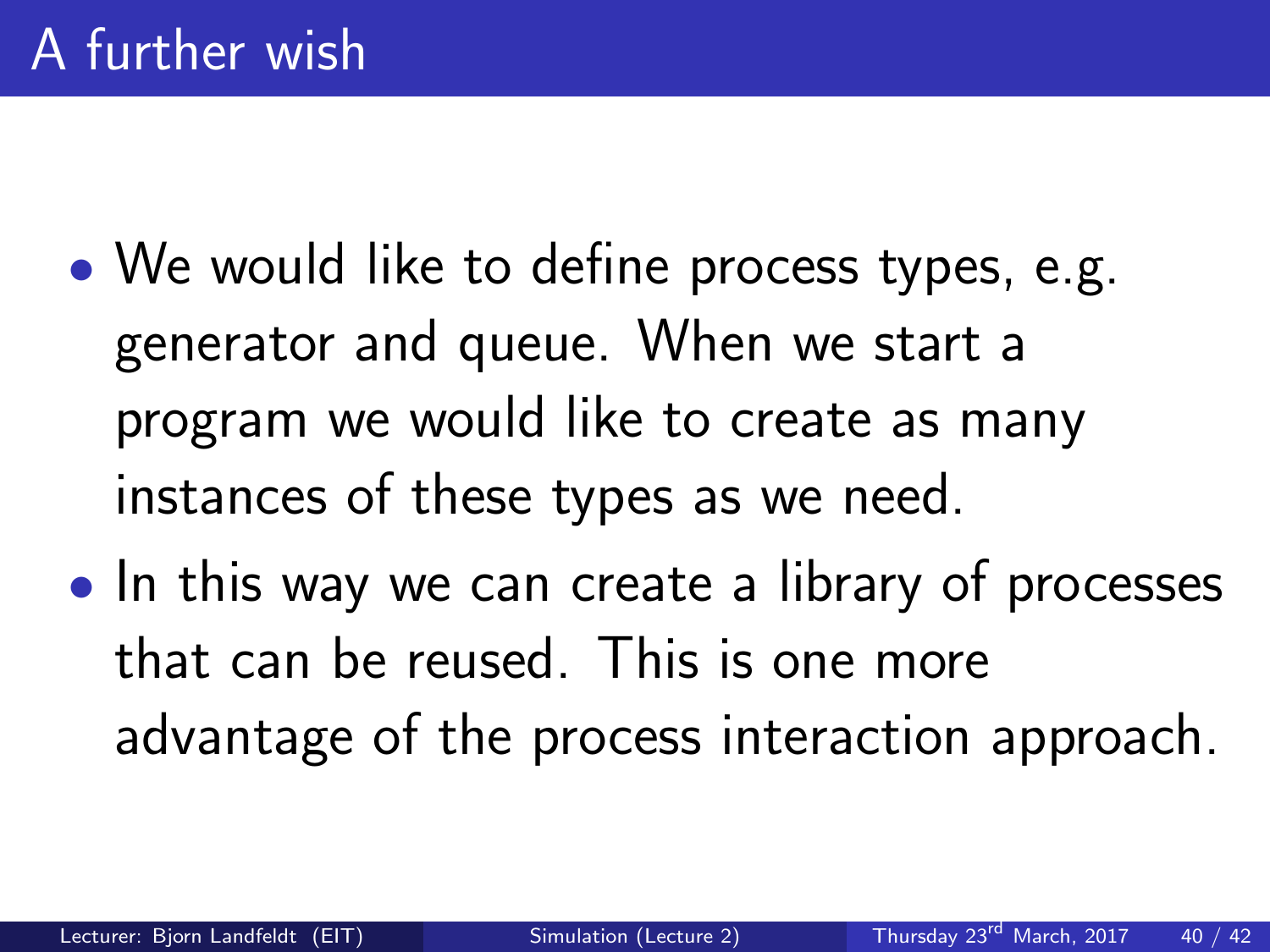- It is possible to use just one signal list in a program
- In that case the implementation of a process interaction simulation program is very similar to a event scheduling program

The template program is implemented in this fashion.